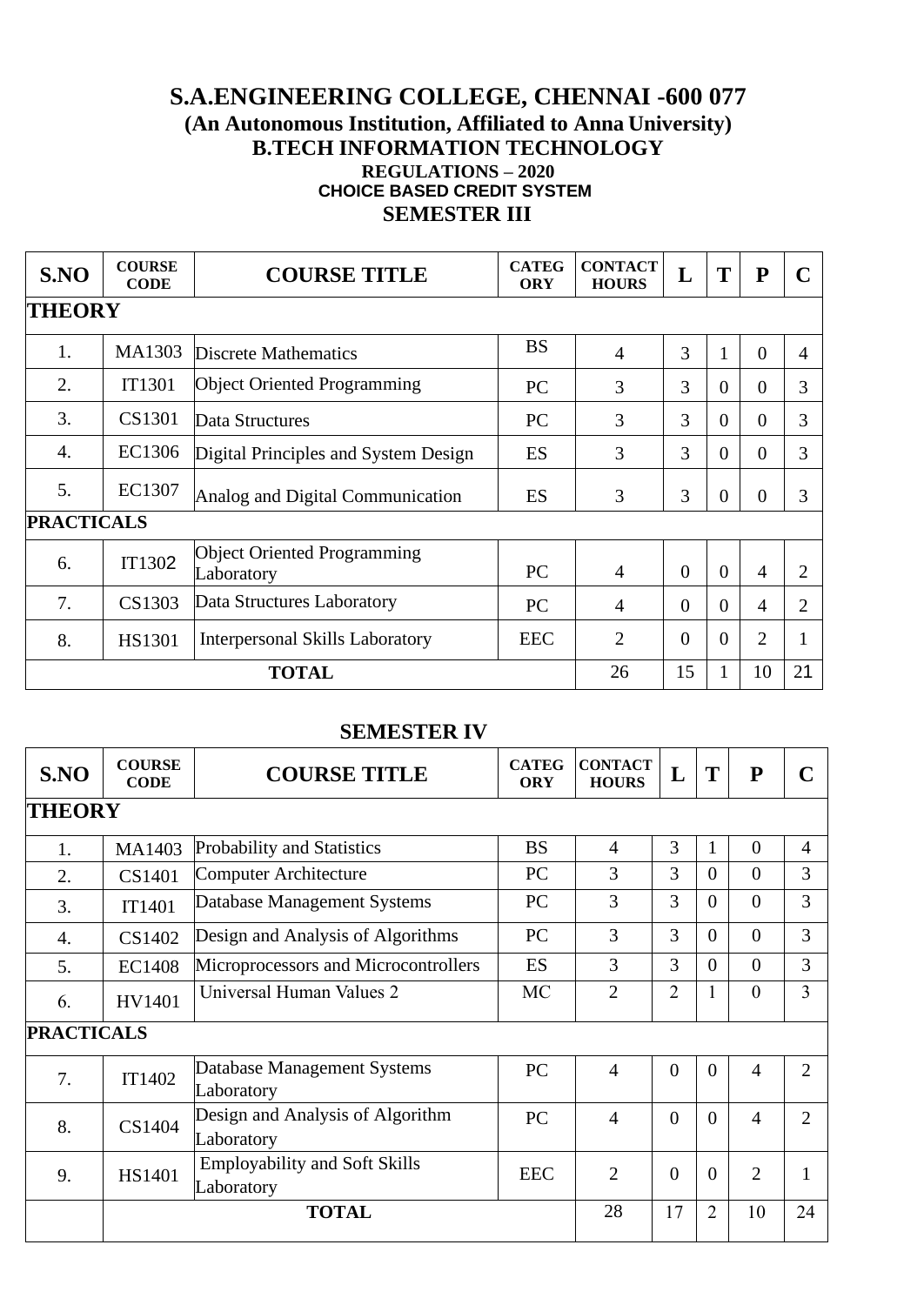## **MA1303 DISCRETE MATHEMATICS L T P C**

## **OBJECTIVES:**

- To extend student's logical and mathematical maturity and ability to dealwithabstraction.
- To introduce most of the basic terminologies used in computer science courses and application of ideas to solve practicalproblems.
- To understand the basic concepts of combinatorics and graphtheory.
- To familiarize the applications of algebraicstructures.

#### **UNIT I LOGIC AND PROOFS 12**

Propositional logic – Propositional equivalences - Predicates and quantifiers – Nested quantifiers – Rules of inference - Introduction to proofs – Proof methods and strategy.

#### **UNIT II SET THEORY 12**

Basic concepts – Notations – Subset – Algebra of sets – The power set – Ordered pairs and Cartesian product – Relations on sets –Types of relations and their properties – Relational matrix and the graph of a relation – Partitions – Equivalence relations – Partial ordering – Poset – Hasse diagram – Lattices and their properties – Sub lattices – Boolean algebra – Homomorphism.

#### **UNIT III COMBINATORICS 12**

Mathematical induction – Strong induction and well ordering – The basics of counting – The pigeonhole principle – Permutations and combinations – Recurrence relations – Solving linear recurrence relations – Generating functions – Inclusion and exclusion principle and its applications

#### **UNIT IV GRAPHS 12**

Graphs and graph models – Graph terminology and special types of graphs – Matrix representation of graphs and graph isomorphism – Connectivity – Euler and Hamilton paths.

#### **UNIT V ALGEBRAIC STRUCTURES 12**

Algebraic systems – Definitions-Examples-Properties-Semi groups and monoids–Homomorphism's- Groups – Subgroups – – Normal subgroup and cosets – Lagrange's theorem – Codes and group codes – Basic notions of error correction-Error recovery in group codes.

#### **TOTAL: 60 PERIODS**

#### **OUTCOMES:**

#### **At the end of the course, students would:**

- Have knowledge of the concepts needed to test the logic of aprogram.
- Have an understanding in identifying structures on manylevels.
- Be aware of a class of functions which transform a finite set into another finite set which relates to input and output functions in computerscience.
- Be aware of the counting principles.
- Be exposed to concepts and properties of algebraic structures such as groups, rings and fields.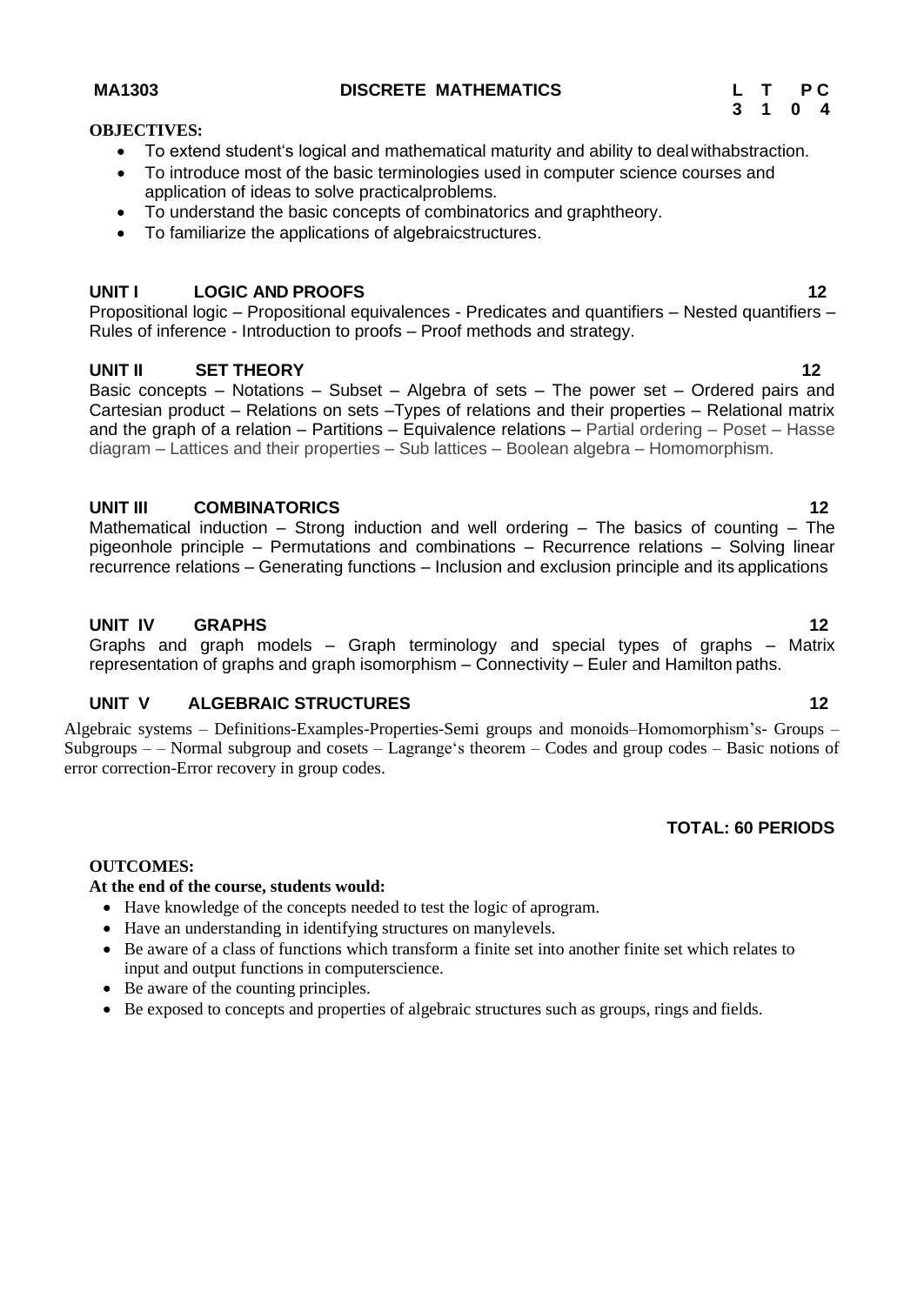#### **TEXTBOOKS:**

- 1. Rosen, K.H., "Discrete Mathematics and its Applications",  $7<sup>th</sup>$  Edition, Tata McGraw Hill Pub. Co. Ltd., New Delhi, Special Indian Edition,2011.
- 2. Tremblay, J.P. and Manohar.R, " Discrete Mathematical Structures with Applications to Computer Science", Tata McGraw Hill Pub. Co. Ltd, New Delhi,  $30<sup>th</sup>$  Reprint, 2011.

#### **REFERENCES:**

- 1. Grimaldi, R.P. "Discrete and Combinatorial Mathematics: An Applied Introduction", 4<sup>th</sup> Edition, Pearson Education Asia, Delhi, 2007.
- 2. Lipschutz, S. and Mark Lipson., "Discrete Mathematics", Schaum's Outlines, Tata McGraw Hill Pub. Co. Ltd., New Delhi, 3rd Edition,2010.
- 3. Koshy, T. "Discrete Mathematics with Applications", Elsevier Publications,2006.

#### **IT1301 OBJECT ORIENTED PROGRAMMING L T PC 3 0 0 3**

#### **OBJECTIVES:**

To understand Object Oriented Programming concepts and basic characteristics of Java va Ja

- To know the principles of packages, inheritance and interfaces
- To define exceptions and use I/O streams
- ۰ To develop ajava application with threads and generics classes
- ٠ To design and build simple Graphical User Interfaces

#### **UNIT I INTRODUCTION TO OOP AND JAVA FUNDAMENTALS 9**

Object Oriented Programming - Abstraction – objects and classes - Encapsulation-Inheritance - Polymorphism- OOP in Java – Characteristics of Java –Fundamental Programming Structures in Java – Defining classes in Java – constructors, methods -access specifiers - static members -Comments, Data Types, Variables, Operators, Control Flow, Arrays, Packages.

### **UNITII INHERITANCE AND INTERFACES 9**

Inheritance – Super classes- sub classes –Protected members – constructors in sub classesthe Object class – abstract classes and methods- final methods and classes – Interfaces – defining an interface, implementing interface, differences between classes and interfaces and extending interfaces - Object cloning -inner classes, ArrayLists - Strings

#### **UNITIII EXCEPTION HANDLING AND I/O 9**

Exceptions - exception hierarchy - throwing and catching exceptions – built-in exceptions, creating own exceptions, Stack Trace Elements. Input / Output Basics – Streams – Byte streams and Character streams – Reading and Writing Console – Reading and Writing Files

#### **UNITIV MULTITHREADING AND GENERIC PROGRAMMING 9**

Understanding Threads, Thread Priorities, Synchronizing Threads, Thread life cycle, Interthread communication. Generic Programming – Generic classes – generic methods – Bounded Types – Restrictions and Limitations-Introduction to JDBC, JDBC Drivers and Architecture, Accessing Databse with JDBC.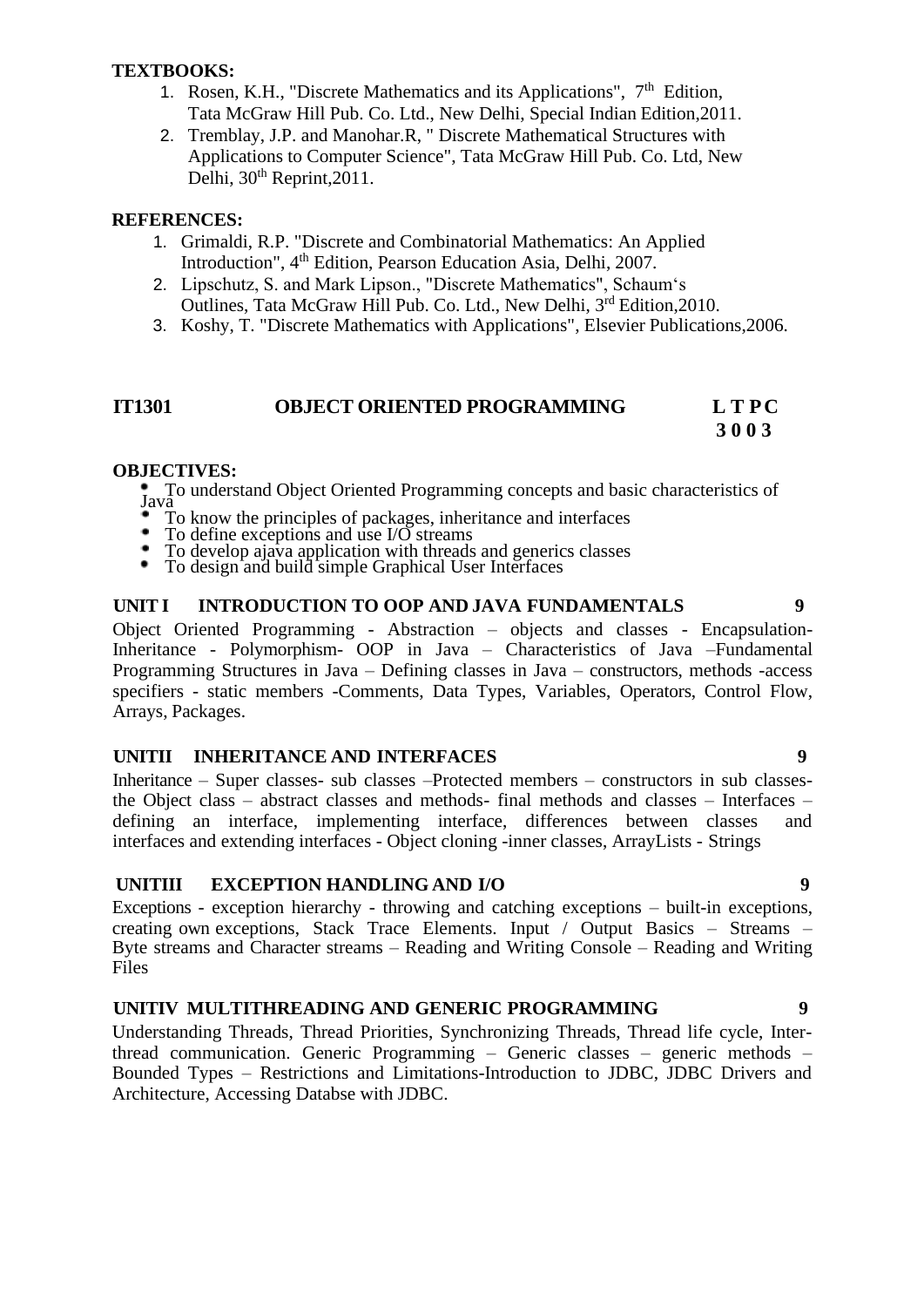## **UNITV EVENT DRIVEN PROGRAMMING 9**

Graphics programming - Frame – Components - working with 2D shapes - Using color, fonts, and images - Basics of event handling - event handlers - adapter classes -actions - mouse events - Introduction to Swing –Swing GUI Components – Text Fields , Text Areas – Buttons- Check Boxes – Radio Buttons – Lists- choices- Scrollbars – Windows –Menus – Dialog Boxes. Swing packages-Swing Control classes and Methods.

### **TOTAL: 45 PERIODS**

## **OUTCOMES:**

## **Upon completion of the course, students will be able to:**

- Develop Java programs using OOP principles
- Develop Java programs with the concepts of inheritance and interfaces
- Build Java applications using exceptions and I/O streams
- ٠. Design problems solutions using Generic Collections and Exception Handling
- Create a Database connectivity and manipulate database using JDBC
- ٠. Develop interactive Java programs using swings

## **TEXT BOOKS:**

1. Herbert Schildt,  $-$ Java The complete reference,  $8<sup>th</sup>$  Edition, McGraw Hill Education, 2011.

2. Cay S. Horstmann, Gary cornell, —Core Java Volume –I Fundamentals|, 9<sup>th</sup> Edition, Prentice Hall,2013.

## **REFERENCES:**

- 1. Paul Deitel, Harvey Deitel,  $-$ Java SE 8 for programmers,  $3<sup>rd</sup>$  Edition, Pearson, 2015.
- 2. Steven Holzner, ―Java 2 Black book‖, Dreamtech press, 2011.
- 3. Timothy Budd, ―Understanding Object-oriented programming with Java‖, Updated Edition, Pearson Education,2000.

| <b>CS1301</b> | <b>DATA STRUCTURES</b> | <b>LTPC</b> |
|---------------|------------------------|-------------|
|               |                        | 3003        |

## **COURSE OBJECTIVES:-**

- To Study the concepts of ADTs
- To Acquire linear data structures lists, stacks, and queues
- To learn non-linear data structures and apply Tree and Graph structures
- To understand sorting, searching and hashing algorithms

### **UNIT I LINEAR DATA STRUCTURES – LIST 9**

Abstract Data Types (ADTs) – List ADT – array-based implementation – linked list implementation ––singly linked lists-doubly-linked lists – circularly-linked list-applications of lists –Polynomial Manipulation

### **UNIT II LINEAR DATA STRUCTURES – STACKS, QUEUES 9**

Stack ADT – Operations – Evaluating arithmetic expressions- Other Applications-Conversion of Infix to postfix expression – Queue ADT – Operations – Circular Queue – Priority Queue-Double Ended Queues – applications of queues.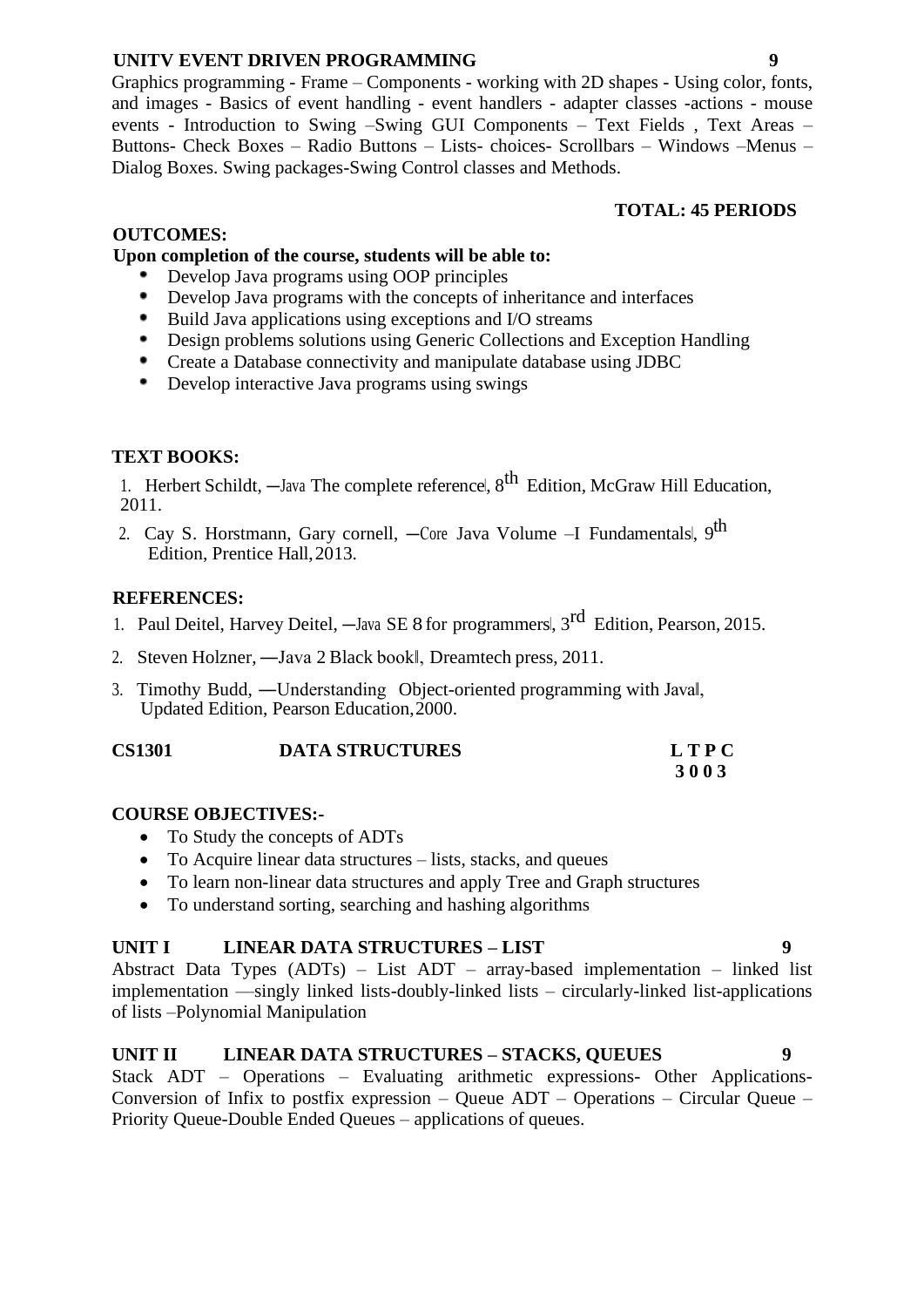## **UNIT III NON LINEAR DATA STRUCTURES – TREES 9**

Introduction to Tree ADT – Implementations of trees- Binary Tree ADT -tree traversals expression trees –– binary search tree ADT –Threaded Binary Trees- AVL Trees –Multi-way Search Trees-B-Tree – B+ Tree- applications of trees-Heaps-Application of heaps.

## **UNIT IV NON LINEAR DATA STRUCTURES – GRAPHS 9**

Graph and their representations-Graph Traversal Techniques: Breadth First Search (BFS) and Depth First Search (DFS)- Topological Sort -Minimum Spanning Tree: Prim's and Kruskals's Algorithm- Dijsktra's algorithm -Applications of graphs.

## **UNIT V SEARCHING, SORTING AND HASHING TECHNIQUES 9**

Searching- Linear Search – Binary Search. Sorting – Bubble sort – Selection sort – Insertion sort – Quick Sort-Merge sort-Shell sort – Radix sort. Hashing- Hash Functions – Collision in hashing-Separate Chaining – Open Addressing-Rehashing-Applications of Hashing.

## **COURSE OUTCOMES:**

At the end of the course, the students should be able to:

- Learn and apply the concept and operations of List ADT
- Understand and apply the concept and operations of Stack and Queue ADT
- Gain the knowledge about Tree ADT and its Applications.
- Ability to apply Graph data structures in real world scenarios.
- Ability to comprehend the implementation of sorting, searching and hashing Techniques.

### **TEXT BOOKS:-**

1. Mark Allen Weiss, "Data Structures and Algorithm Analysis in C", 2nd Edition, Pearson Education, 1997.

2. Reema Thareja, "Data Structures Using C", Second Edition, Oxford University Press, 2011

## **REFERENCES:-**

1. Thomas H. Cormen, Charles E. Leiserson, Ronald L.Rivest, Clifford Stein, "Introduction to Algorithms", Second Edition, Mcgraw Hill, 2002.

2. Aho, Hopcroft and Ullman, "Data Structures and Algorithms", Pearson Education,1983.

3. Stephen G. Kochan, "Programming in C", 3rd edition, Pearson Education.

4. Ellis Horowitz, Sartaj Sahni, Susan Anderson-Freed, "Fundamentals of Data Structures in C", Second Edition, University Press, 2008.

# **EC1306 DIGITAL PRINCIPLES AND SYSTEM DESIGN L T P C**

**3 0 0 3**

## **OBJECTIVES:**

- To design digital circuits using simplified Boolean functions
- To analyze and design combinational circuits
- To analyze and design synchronous and asynchronous sequential circuits
- To understand Programmable Logic Devices
- To write HDL code for combinational and sequential circuits

## **UNIT I BOOLEAN ALGEBRA AND LOGIC GATES 9**

Number Systems – Decimal, Binary, Octal, Hexadecimal, 1's and 2's complements, Arithmetic Operations – Binary Codes- Boolean Algebra and Logic Gates – Theorems and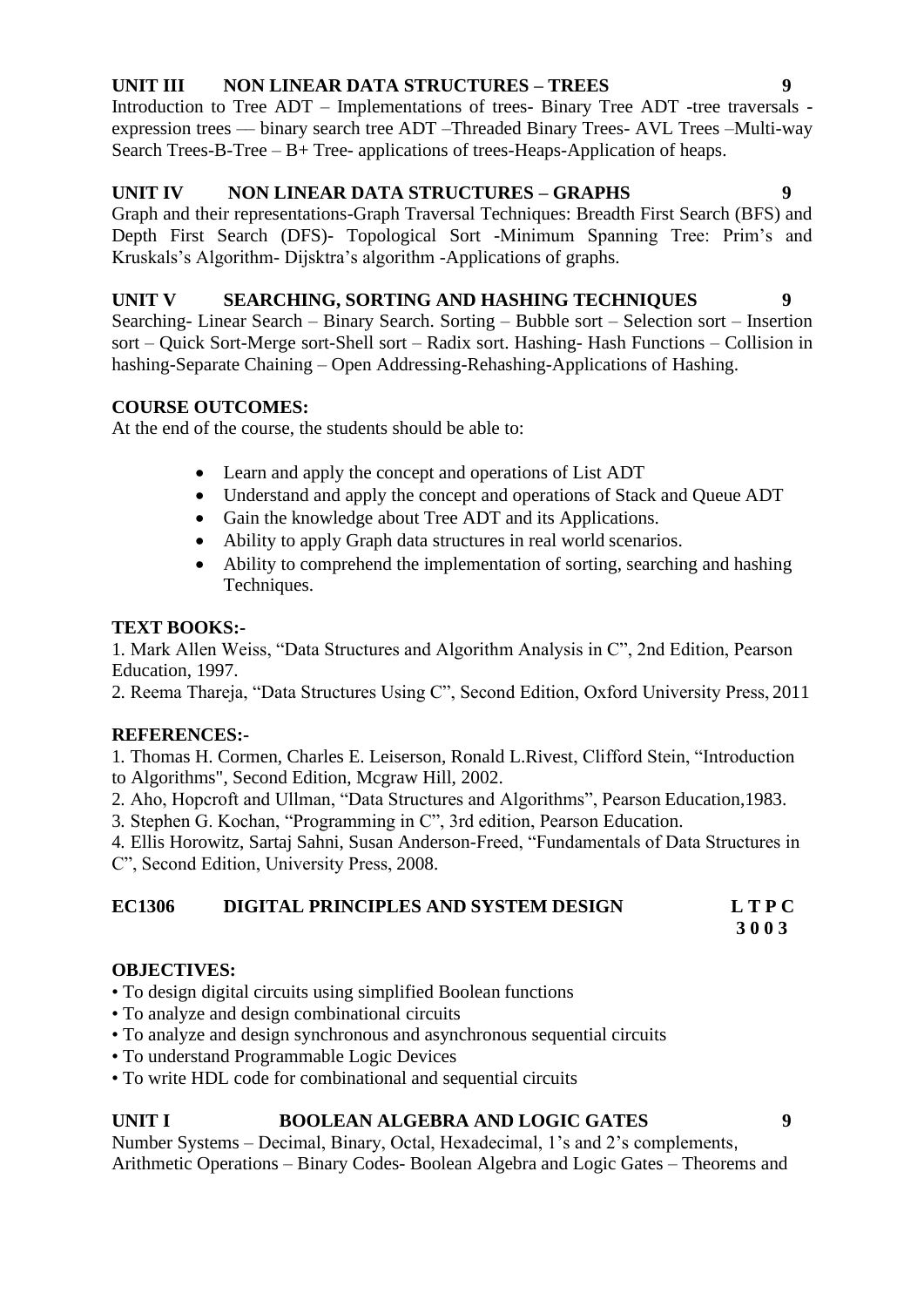Properties of Boolean Algebra – Boolean Functions – Canonical and Standard Forms – Simplification of Boolean Functions using Karnaugh Map – Logic Gates – NAND and NOR Implementations.

#### **UNIT II COMBINATIONAL LOGIC 9** Combinational Circuits – Analysis and Design Procedures, Design of Half and Full Adders, Half and Full Subtractors – Binary Adder-Subtractor – Decimal Adder – Binary Multiplier – Magnitude Comparator – Decoders – Encoders – Multiplexers – Introduction to HDL – HDL Models of Combinational circuits.

**UNIT III SYNCHRONOUS SEQUENTIAL LOGIC 9** Sequential Circuits – Storage Elements: Latches, Flip-Flops -SR, JK, T, D, – operation and excitation tables – Analysis of Clocked Sequential Circuits – Moore/Mealy models, State Reduction and Assignment – Design Procedure – Registers and Counters – HDL Models of Sequential Circuits.

## **UNIT IV ASYNCHRONOUS SEQUENTIAL LOGIC 9**

Analysis and Design of Asynchronous Sequential Circuits – cycles and races, Reduction of State and Flow Tables – Race-free State Assignment – Hazards, Essential Hazards, Design of Hazard free circuits

**UNIT V MEMORY AND PROGRAMMABLE LOGIC 9** RAM – Memory Decoding – Error Detection and Correction – ROM – Programmable Logic Array – Programmable Array Logic – Sequential Programmable Devices. Field Programmable Gate Arrays (FPGA) – Implementation of combinational logic circuits using PLA, PAL

## **TOTAL: 45 PERIODS**

### **OUTCOMES:**

On Completion of the course, the students should be able to:

- Simplify Boolean functions using KMap
- Design and Analyze Combinational and Sequential Circuits
- Implement designs using Programmable Logic Devices
- Write HDL code for combinational and Sequential Circuits

### **TEXT BOOK:**

1. M. Morris R. Mano, Michael D. Ciletti, ―Digital Design: With an Introduction to the Verilog HDL, VHDL, and System Verilog, 6th Edition, Pearson Education, 2017.

### **REFERENCES:**

1. G. K. Kharate, Digital Electronics, Oxford University Press, 2010

2. John F. Wakerly, Digital Design Principles and Practices, Fifth Edition, Pearson Education, 2017.

3. Charles H. Roth Jr, Larry L. Kinney, Fundamentals of Logic Design, Sixth Edition, CENGAGE Learning, 2013

4. Donald D. Givone, Digital Principles and Design‖, Tata Mc Graw Hill, 2003.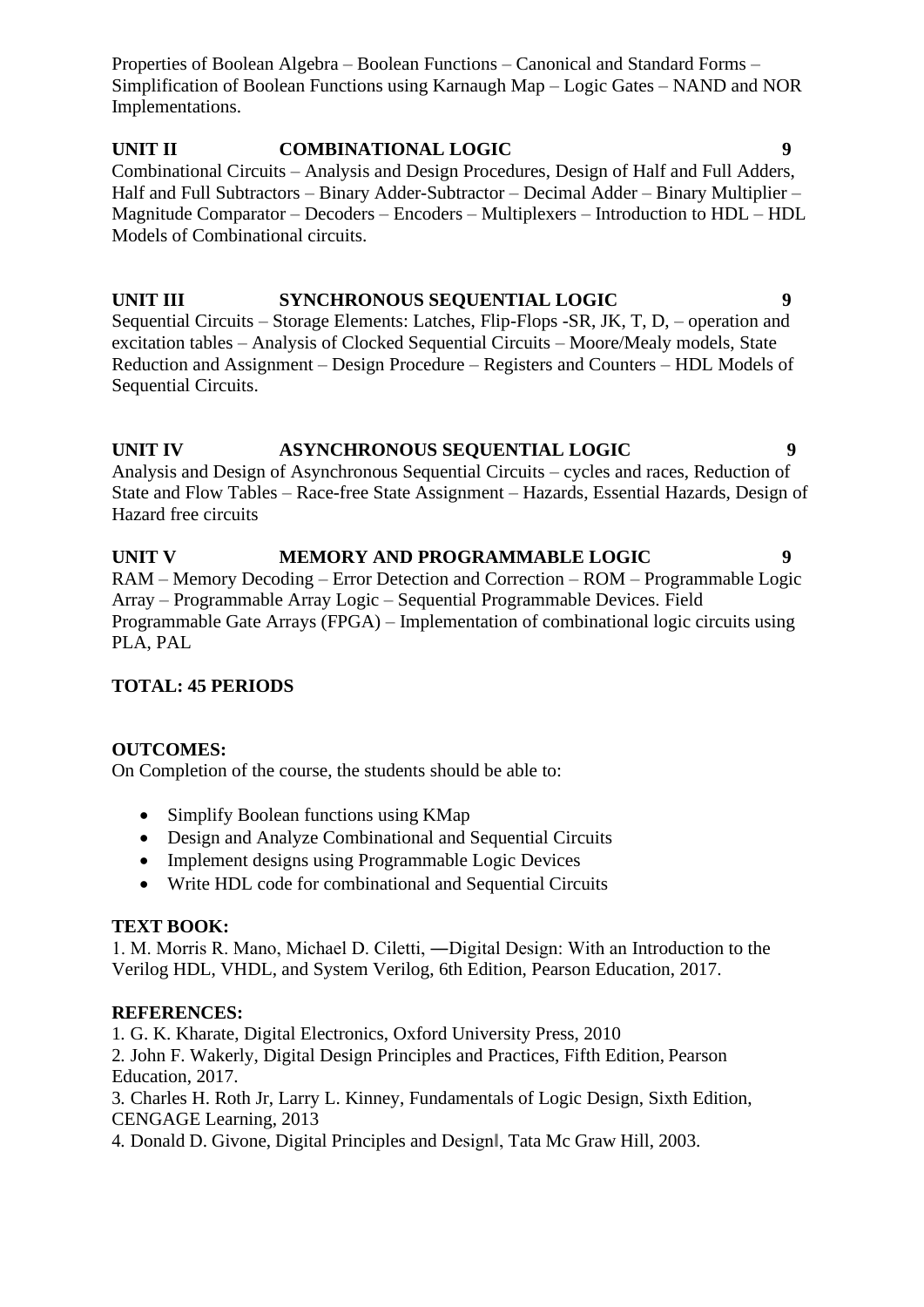#### **EC1307 Analog and Digital Communication L T P C**

**Unit I Linear Modulation 9**

### Need for Modulation-AM Signal and Spectra-DSB-Product Modulator- Square law and Balanced Modulator- Switching Modulator-DSBSC-SSBSC-VSB-TV signals-Envelope Detector, Coherent Detection-Costas Receiver-Quadrature Carrier Multiplexing- Frequency Translation- Noise in AM.

**Unit II Angle Modulation 9** Frequency Modulation-Reactance Modulator-Phase Modulation- FM & PM Relation-Bandwidth- Narrow band & Wide band FM transmitters- PLL- Pre-emphasis & Deemphasis- FM Detectors –Phase discriminator- Slope detector- Ratio detector- Noise in FM.

**Unit III Digitization Techniques for Computer Networks 9** Sampling Theory – PAM – Quantization - Pulse Code Modulation - Noise in PCM – Differential PCM-Delta Modulation – Adaptive Delta Modulation – TDM-Voice band modems.

**Unit IV Digital Modulation 9** Phase shift keying – BPSK, DPSK, QPSK – Principles of M-ary signaling M-ary PSK  $\&$ QAM – Comparison, ISI – Pulse shaping – Duo binary encoding –– Eye pattern –Correlation Receiver- CDMA- Rake Receiver.

**Unit V Coding Techniques 9** Measure of information – Entropy – Source coding theorem – Shannon–Fano coding, Huffman Coding, LZ Coding – Channel capacity – Shannon-Hartley law – Shannon's limit – Error control codes – Cyclic codes, Syndrome calculation – Convolution Coding, Sequential and Viterbi decoding.

### **TEXT BOOKS:**

1. H Taub, D L Schilling, G Saha, "Principles of Communication Systems" 3/e, TMH 2007

- 2. Simon Haykin "Digital Communications" John Wiley 2005
- 3. Simon Haykin, "Communication Systems" 4th Edition John Wiley

#### **REFERENCES:**

- 1. Bruce A Carlson, "Communication Systems An Introduction to Signals and Noise in Electrical Communication" 4<sup>th</sup> Edition. McGraw-Hill
- 2. John G. Proakis, "Digital Communication", 2014, 5th Edition, McGraw-Hill, India
- 3. Sklar, Digital Communications: Fundamentals and Applications, 2009, 2nd Edition, Pearson Education

**3 0 0 3**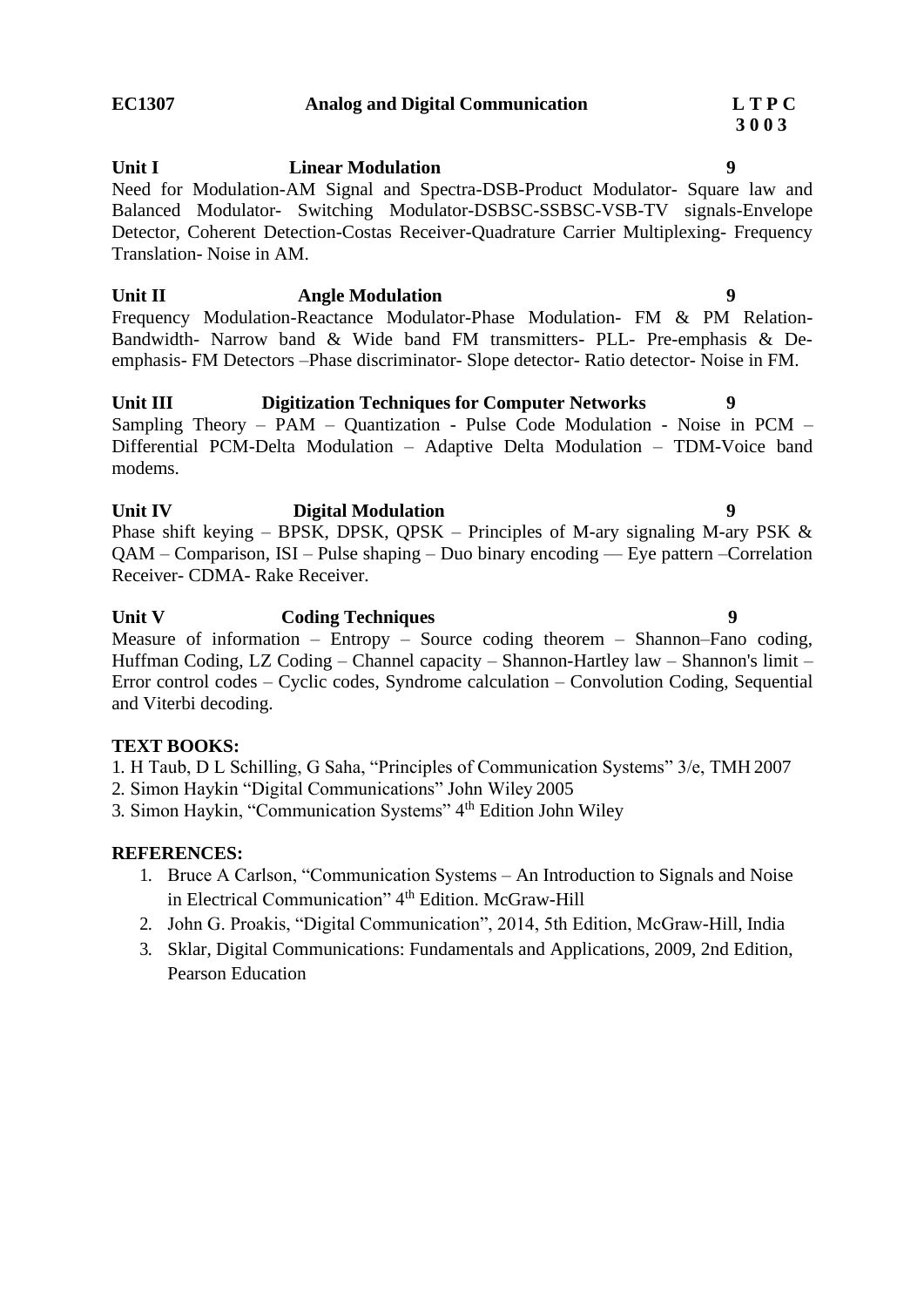### **IT1302 OBJECT ORIENTED PROGRAMMING LABORATORY L T P C 0 0 4 2**

#### **OBJECTIVES**

- To build software development skills usingjava programming for real-world applications.
- To understand and apply the concepts of classes, packages, interfaces, arraylist, exception handling and file processing.  $\bullet$
- To develop applications using generic programming and event handling.

### **LIST OF EXPERIMENTS**

- 1. Develop a java application using classes &objects
- 2. Develop a java application using packages.
- 3. Develop a java application using Inheritance.
- 4. Design a Java interface for ADT Stack. Provide necessaryexception handling.

5. Write a program to perform string operations using Array List.Write functions for the following

- a. Append add at end
- b. Insert add at particularindex
- c. Search
- d. List all string starts with given letter.
- 6 . Write a Java Program to create an abstract class named and demonstrate polymorphism.
- 7. Write a Java programto implement user defined exception handling.
- 8. Write a Java program that reads a file name from the user, displays information about whether the file exists, whether the file is readable, or writable, the type of file and the length of the file in bytes.
- 9. Write ajava program that implements multi-threading.
- 10. Write a java program to create generic function.
- 11. Design a calculator using event-driven programming paradigm of Java with the following options.
	- a) Decimal manipulations
	- b) Scientific manipulations
- 12. Develop a simple student database management system using event-driven and concurrent programming paradigms of Java. Use JDBC to connect a back-end database.

#### **TOTAL : 60 PERIODS**

### **OUTCOMES**

#### **Upon completion of the course, the students will be able to**

- Develop and implement Java programs for simple applications that make use of classes, packages and interfaces.
- ٠ Develop and implement Java Programs with Arraylist.
- $\bullet$ Develop and implement Java programs with exception handling and multithreading.
- ٠ Design applications using file processing, generic programming and event handling.
- Ability to solve real world problems using features of Object Oriented Programming
- Ability to write, debug and document well-structured Java Applications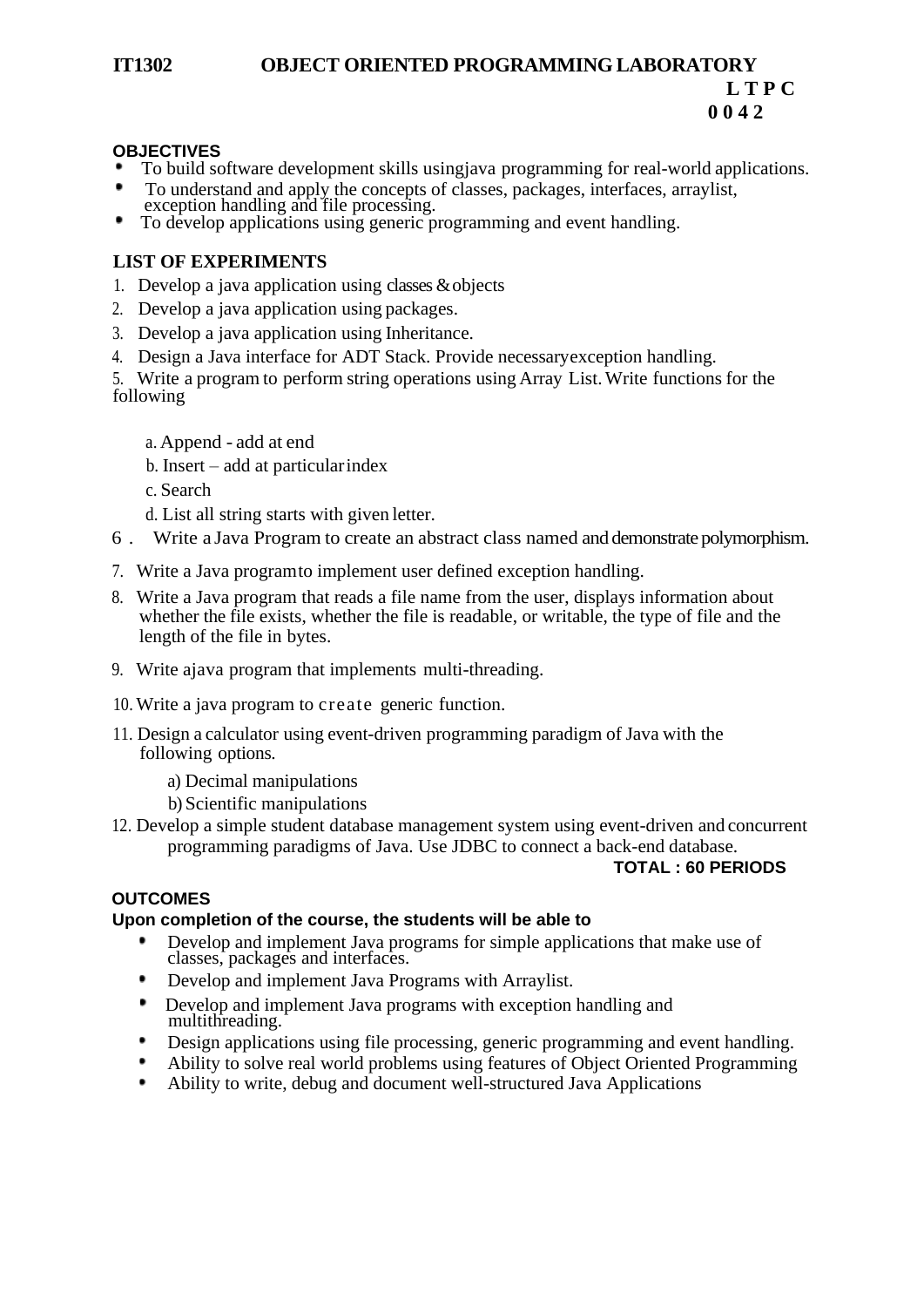#### **COURSE OBJECTIVES: -**

- To implement linear and non-linear data structures
- To understand the different operations of search trees
- To implement graph algorithms
- To get familiarized to sorting, searching and hashing algorithms

#### **LIST OF EXPERIMENTS:-**

- 1. Array implementation of List ADT
- 2. Implement the following data structures
	- i. Singly Linked List
	- ii. Doubly Linked List
- 3. Array implementation of Stack and Queue ADTs
- 4. Applications of List, Stack and Queue ADTs
- 5. Implementation of Binary Search Trees
- 6. Implementation of AVL Trees
- 7. Programs for implementation of graph traversals
	- (i) BFS and (ii) DFS
- 8. Programs to find out minimum spanning tree of simple connected undirected graph
	- i. Prim's Algorithm
	- ii. Kruskal's Algorithm

9. Program to implement Dijsktra's algorithm for solving single source shortest path. 10. Implementation of searching algorithms and Selection Sort, Insertion sort algorithms

11. Programs to implement hashing (i) Separate Chaining and (ii) Open Addressing

## **COURSE OUTCOMES:-**

- CO1: Implement abstract data types for linear data structures
- CO2: To apply different linear data structures to problem solutions
- CO3: Comprehend and implement the different operations of various Trees.
- CO4: Critically analyze the various algorithms
- CO5: Understand and implement various sorting, searching and hashing algorithms

## **HS1301 INTERPERSONAL SKILLS LABORATORY L T P C 0 0 2 1**

### **OBJECTIVES: The Course will enable learners to:**

- Equip students with the English language skills required for the successful undertaking of academic studies with primary emphasis on academic speaking and listening skills.
- Provide guidance and practice in basic general and classroom conversation and to engage in specific academic speaking activities.
- Improve general and academic listening skills.
- Make effective presentation.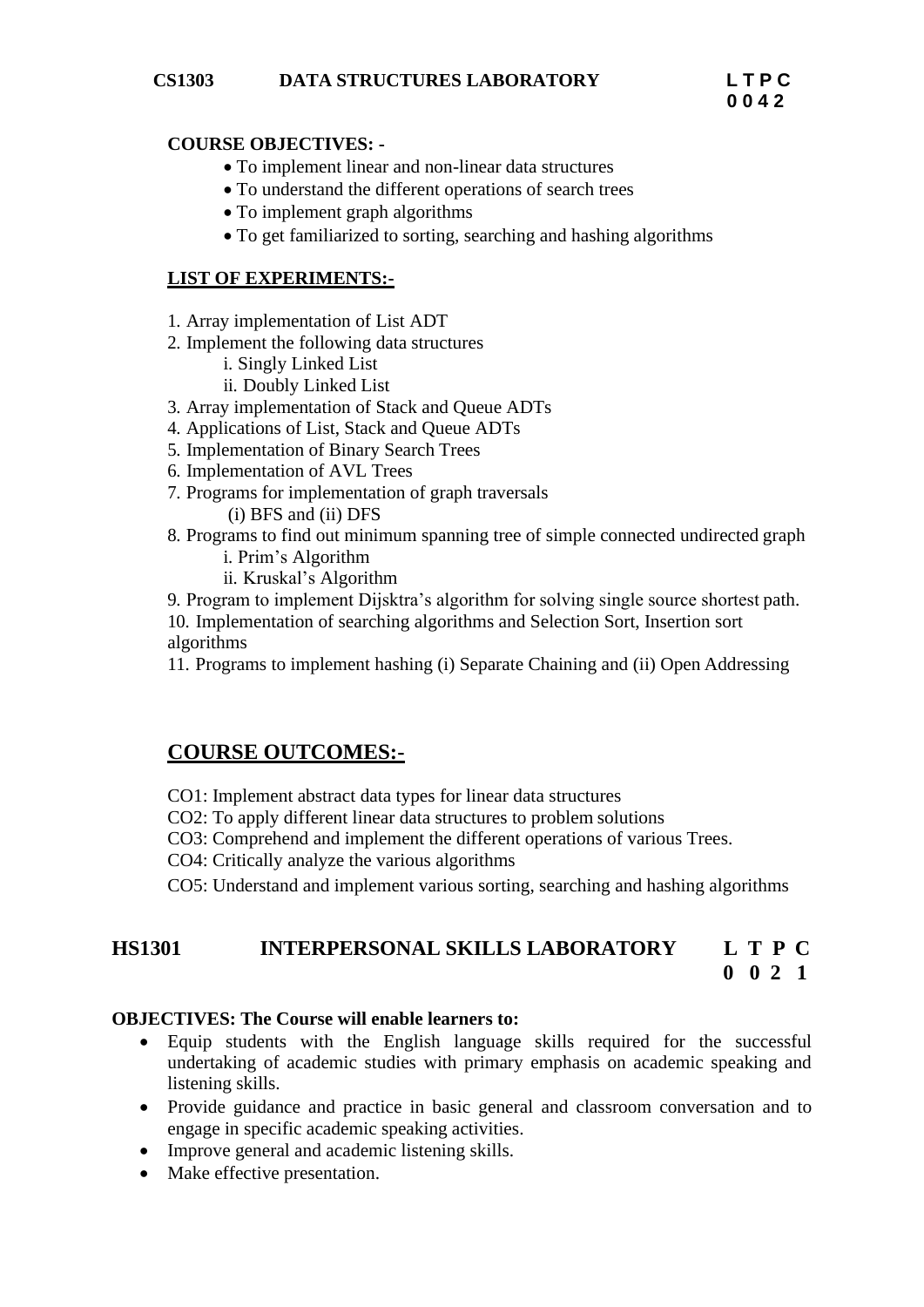## **UNIT I**

Listening as a key skill- its importance- Speaking- give personal information- ask for personal information- Improving pronunciation- pronunciation basics- Taking lecture notespreparing to listen to a lecture- articulate a complete idea.

## **UNIT II**

Interpersonal skills- nurturing- empathetic- self-control- patient- sociability- warmth- social skills-Team Work-Work Ethic- willing to work- initiative- self-motivated - Integrity.

## **UNIT III**

Factors influence fluency- deliver a five-minute informal talk- greet- respond to greetingsdescribe health and symptoms-invite and offer- accept- decline- take leave- listen for and follow the gist- listen for detail.

## **UNIT IV**

Being an active listener: giving verbal and non-verbal feedback- participating in a group discussion- asking and getting clarifications- Summarising academic readings and lectures-Conversational speech- listening to and participating in conversations- persuade.

## **UNIT V**

Formal and informal talk- listen to follow and respond to explanations, directions and instructions in academic and business contexts- Strategies for formal presentations and interactive communication- group/pair presentations.

# **TOTAL : 30 PERIODS**

### **OUTCOMES: At the end of the course Learners will be able to:**

•Listen and respond appropriately.

•Participate in group discussions

•Make effective presentations

•Participate confidently and appropriately in conversations both formal and informal

### **TEXT BOOKS:**

1.Brooks,Margret. Skills forSuccess. Listening and Speaking. Level 4 Oxford University Press, Oxford: 2011.

2.Richards,C. Jack. & David Bholke. Speak Now Level 3. Oxford University Press, Oxford: 2010

### **REFERENCES:**

1.Bhatnagar, Nitin and MamtaBhatnagar. Communicative English for Engineers and Professionals. Pearson: New Delhi, 2010.

2.Hughes, Glyn and Josephine Moate. Practical English Classroom. Oxford University Press: Oxford, 2014.

3.Ladousse, Gillian Porter. Role Play. Oxford University Press: Oxford, 2014

4.Richards C. Jack. Person to Person (Starter). Oxford University Press: Oxford, 2006.

5.Vargo, Mari. Speak Now Level 4. Oxford University Press: Oxford, 2013.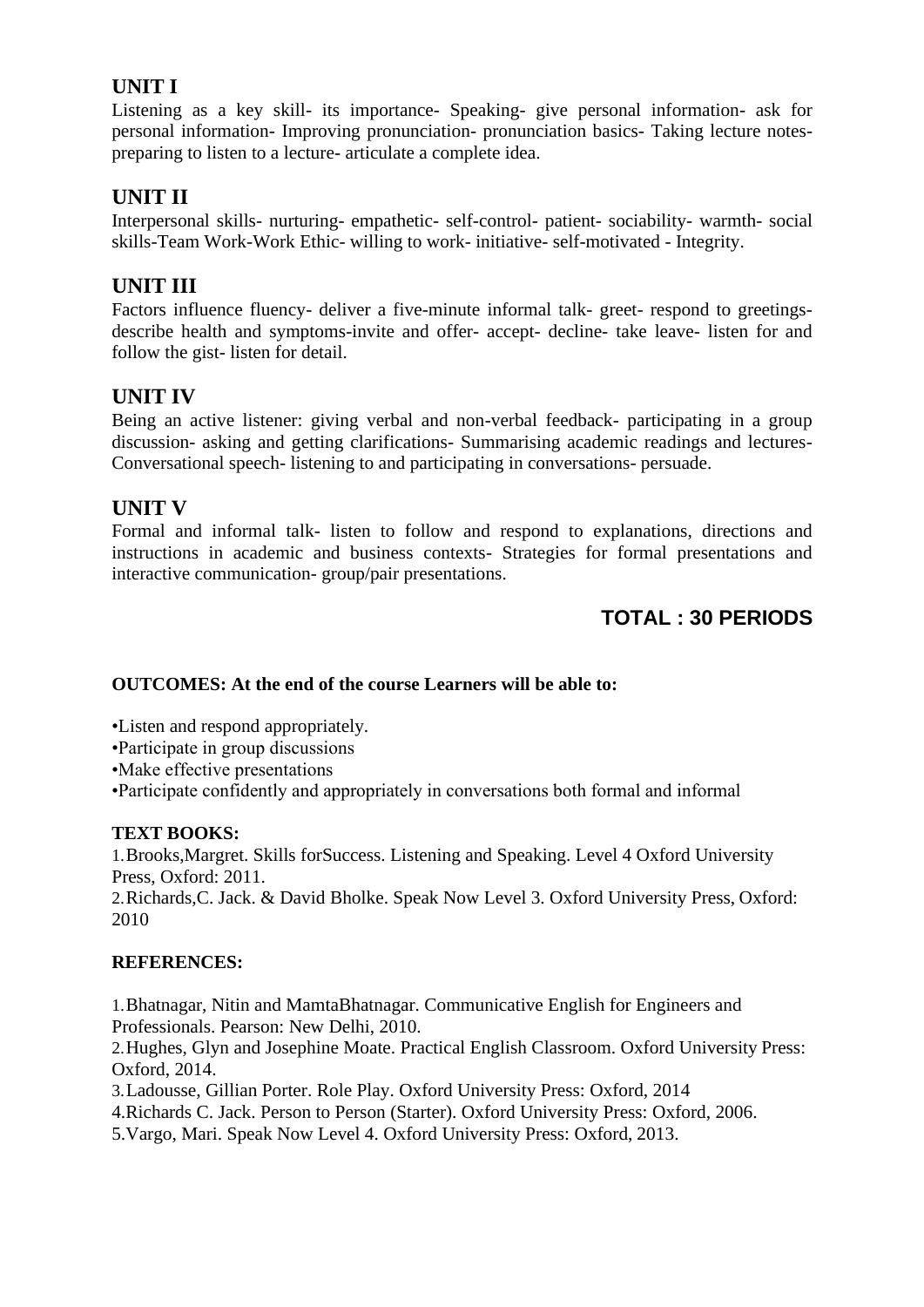#### **OBJECTIVES:**

• This course aims at providing the required skill to apply the statistical tools in engineering problems.

- To introduce the basic concepts of probability and random variables.
- To introduce the basic concepts of two dimensional random variables.

• To acquaint the knowledge of testing of hypothesis for small and large samples which plays an important role in real life problems.

• To introduce the basic concepts of classifications of design of experiments which plays very important roles in the field of agriculture and statistical quality control.

## **UNIT I PROBABILITY AND RANDOM VARIABLES 12**

Probability – The axioms of probability – Conditional probability – Total probability – Baye's theorem – Discrete and continuous random variables – Probability mass function – Probability density function– Properties – Mathematical Expectations – Conditional Expectations – Moments – Moment generating functions – characteristic function – Chebyshev's inequality.

## **UNIT II STANDARD DISTRIBUTION 12**

Discrete distribution – Bernoulli' trial – Binomial distribution – Poisson distribution – Geometric distribution – Negative Binomial distribution – Continuous distribution – Uniform distribution – Exponential distribution – Gamma distribution – Weibull distribution – Normal distribution.

## **UNIT III TWO – DIMENSIONAL RANDOM VARIABLES 12**

Joint distributions – Marginal and conditional distributions – Covariance – Correlation and linear regression – Transformation of random variables – Central limit theorem (for independent and identically distributed random variables).

## **UNIT IV TESTING OF HYPOTHESIS 12**

Sampling distributions – Estimation of parameters – Statistical hypothesis – Large sample tests based on Normal distribution for single mean and difference of means -Tests based on t, Chi-square and F distributions for mean, variance and proportion – Contingency table (test for independent) – Goodness of fit.

## **UNIT V DESIGN OF EXPERIMENTS AND STATISTICAL QUALITY CONTROL 12**

One way and Two way classifications – Completely randomized design – Randomized block design – Latin square design –  $2<sup>2</sup>$  factorial design – Control charts for measurements (X and R charts) – Control charts for attributes (p, c and np charts) – Tolerance limits.

### **TOTAL : 60 PERIODS**

## **OUTCOMES:**

Upon successful completion of the course, students will be able to:

- Understand the fundamental knowledge of the concepts of probability and have knowledge of standard distributions which can describe real life phenomenon.
- Understand the basic concepts of one and two dimensional random variables and apply in engineering applications.
- Apply the concept of testing of hypothesis for small and large samples in real life problems.
- Apply the basic concepts of classifications of design of experiments in the field of agriculture and statistical quality control.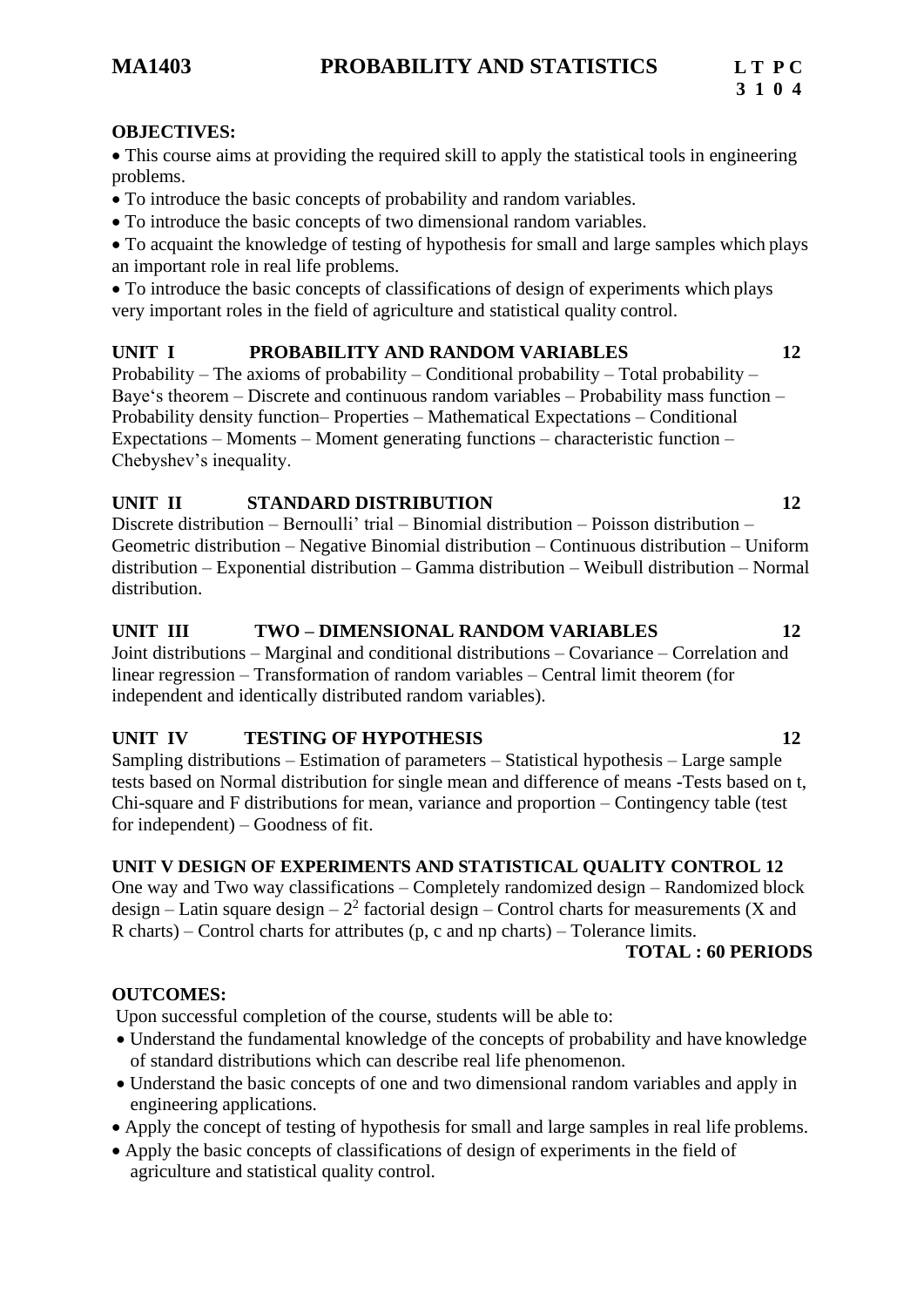• Have the notion of sampling distributions and statistical techniques used in engineering and management problems.

### **TEXT BOOKS:**

1. Johnson, R.A., Miller, I and Freund J., "Miller and Freund's Probability and Statistics for Engineers", Pearson Education, Asia, 8th Edition, 2015.

2. Milton. J. S. and Arnold. J.C., "Introduction to Probability and Statistics", Tata McGraw Hill, 4th Edition, 2007.

3. Kapoor, V.K. and Gupta, S.P. (1978): Fundamentals of applied statistics, Sultan Chand & Sons.

## **REFERENCES:**

1. Devore.J.L., "Probability and Statisticsfor Engineering and the Sciences‖, Cengage Learning, New Delhi, 8th Edition, 2014.

2. Papoulis, A. and Unnikrishnapillai, S., "Probability, Random Variables and Stochastic Processes", McGraw Hill Education India, 4th Edition, New Delhi, 2010.

3. Ross, S.M., "Introduction to Probability and Statistics for Engineers and Scientists", 3rd Edition, Elsevier, 2004.

4. Spiegel. M.R., Schiller. J. and Srinivasan, R.A., "Schaum's Outline of Theory and Problems of Probability and Statistics", Tata McGraw Hill Edition, 2004.

5. Walpole. R.E., Myers. R.H., Myers. S.L. and Ye. K., "Probability and Statistics for Engineers and Scientists", Pearson Education, Asia, 8th Edition, 2007.

6. Grant, E,L. and Laven Worth, R.S.: Statistical Quality Control, McGraw Hill.

**CS1401 COMPUTER ARCHITECTURE L T P C 3 0 0 3**

#### **UNIT I FUNDAMENTALS OF COMPUTER ARCHITECTURE 9**

Overview- Eight great Ideas in Computer architecture-components of computer system-Instructions – Operations and Operands – Representing Instructions – Arithmetic & Logical operations – control operations – Performance - needs and types of various addressing modes

### **UNIT II ARCHITECTURE OF COMPUTER ARITHMETIC OPERATIONS 9**

Data Representation, Architecture of Hardware implementation of arithmetic unit for common arithmetic operations: addition, subtraction, multiplication, division( Fixed point and floating point)

**UNIT III ORGANIZATION AND ARCHITECTURE OF INSTRUCTION EXECUTION 9** Introduction-Logic Design Convention-Building a datapath – A simple Control Implementation scheme – An Overview of Pipelining – Pipelined datapath and control – Handling Data hazards  $\&$ Control hazards-Exceptions.

### **UNIT IV PARALLELISIM & MEMORY SYSTEM 9**

Parallel processing challenges – Flynn's classification – SISD, MIMD, SIMD, SPMD, and Vector Architectures - Hardware multithreading – Multi-core processors and other Shared Memory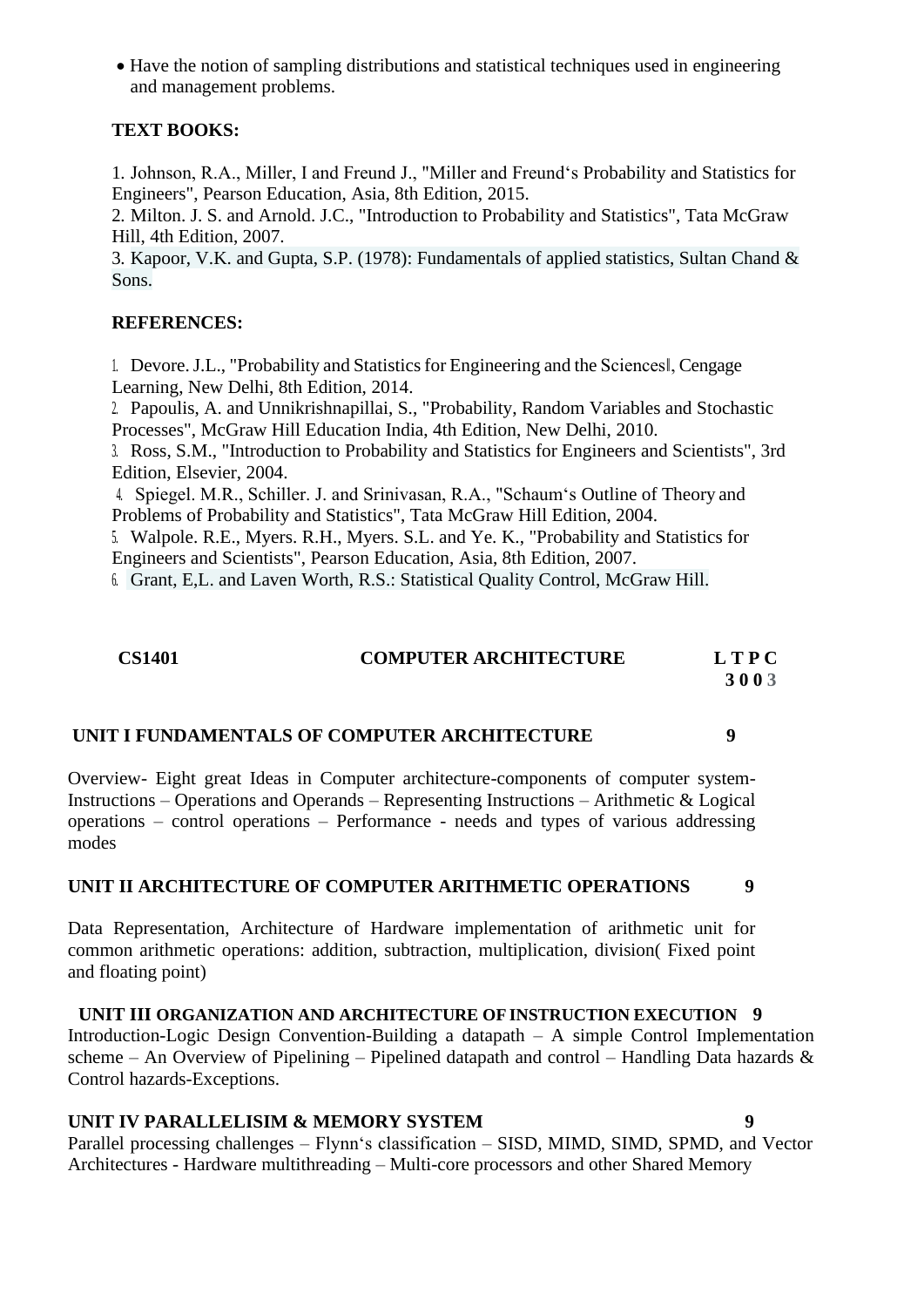Multiprocessors. Exploiting Memory Hierarchy:Introduction-Memory Technologies-Basics of caches-Measuring and improving Cache Performance-Virtual Memory-Cache Coherence.

#### **UNIT V INPUT/ OUTPUT ORGANIZATION 9**

Acessing I/O devices-Interrupts-External Devices-I/O Modules-Programmed I/O-Interrupt Driven I/O-Direct Memory Access-Bus Arbitration-Buses-synchronous Bus-Asynchronous Bus-Interface Circuits-Parallel Port-Serial; Port-Standard I/O Interfaces-Universal serial Bus(USB).

## **TEXT BOOKS:-**

1. David A. Patterson and John L. Hennessy, Computer Organization and Design: The Hardware/Software Interface, Fifth Edition, Morgan Kaufmann / Elsevier, 2014. 2. Carl Hamacher, Zvonko Vranesic, Safwat Zaky,Computer Organization, Fifth Edition, Tata McGraw Hill, 2012.

3. W. Stallings, Computer organization and architecture, Prentice-Hall, 2012 M. M. Mano, Computer System Architecture, 3rd Edition,1992,Prentice-Hall

## **REFERENCE BOOKS:-**

1. John P. Hayes, Computer Architecture and Organization, Third Edition, Tata McGraw Hill, 2012.

2. John L. Hennessey and David A. Patterson, Computer Architecture – A Quantitative Approach‖, Morgan Kaufmann / Elsevier Publishers, Fifth Edition,2012.

#### **IT1401 DATABASE MANAGEMENT SYSTEMS L T P C 3 0 0 3**

#### **OBJECTIVES:**

- To learn the fundamentals of data models, conceptualize and depict a database system using ER diagram.
- To study the principles to be followed to create an effective relational database and write SQL queries to store/retrieve data to/from database systems.
- To know the fundamental concepts of transaction processing, concurrency control techniques and recovery procedure.
- To learn about the internal storage structures using different file and indexing techniques and the basics of query processing and optimization.
- To study the basics of distributed databases, semi-structured and un-structured data models

### **UNIT I RELATIONAL DATABASES 9**

Purpose of Database System – Views of data – Data Models – Database System Architecture – Introduction to relational databases – Relational Model – Keys – Relational Algebra – SQL fundamentals – Advanced SQL features – Embedded SQL– Dynamic SQL .

#### **UNIT II DATABASE DESIGN 9**

Entity-Relationship model – E-R Diagrams – Enhanced-ER Model – ER-to-Relational Mapping – Functional Dependencies – Non-loss Decomposition – First, Second, Third Normal Forms, Dependency Preservation – Boyce/Codd's Normal Form – Multi-valued Dependencies and Fourth Normal Form – Join Dependencies and Fifth Normal Form .

#### **UNIT III TRANSACTIONS 9**

Transaction Concepts – ACID Properties – Schedules – Serializability – Concurrency Control – Need for Concurrency – Locking Protocols – Two Phase Locking – Deadlock – Transaction Recovery - Save Points – Isolation Levels – SQL Facilities for Concurrency and Recovery.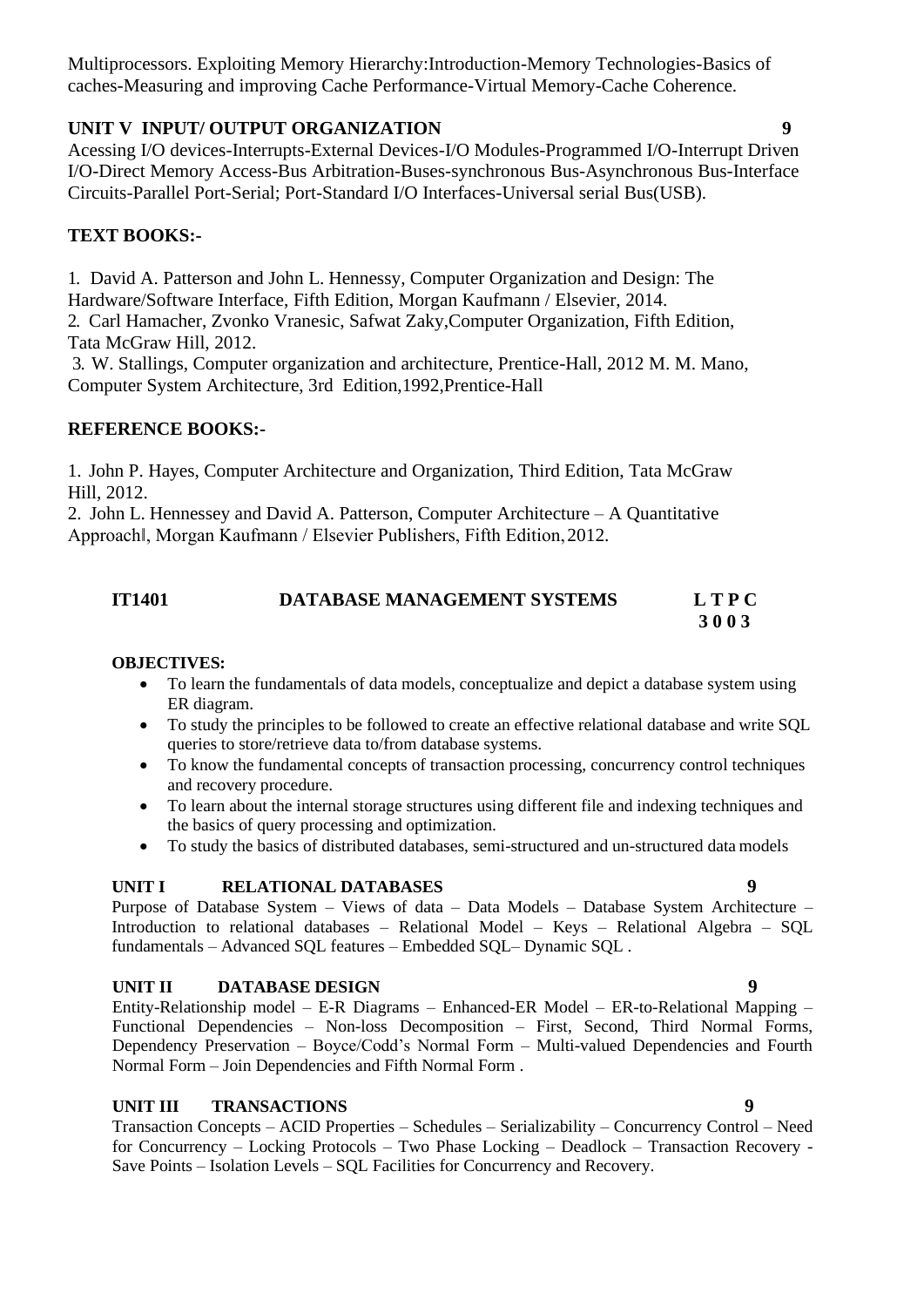#### **UNIT IV IMPLEMENTATION TECHNIQUES 9**

RAID – File Organization – Organization of Records in Files – Indexing and Hashing –Ordered Indices – B+ tree Index Files – B tree Index Files – Static Hashing – Dynamic Hashing – Query Processing Overview – Algorithms for SELECT and JOIN operations – Query optimization using Heuristics and Cost Estimation .

#### **UNIT V ADVANCED TOPICS 9**

Overview of Distributed Databases – Data Fragmentation – Replication –– Introduction to Objectbased Databases - Enhanced Data bases: Temporal Database –Spatial Database –Multimedia Database - XML Databases: XML schema - NOSQL Database: Characteristics – Schema-less models– Applications – Current Trends.

#### **OUTCOMES:**

#### **On completion of the course, the student will be able to:**

**CO1:** Model an application's data requirements using conceptual modeling and design database schemas based on the conceptual model.

**CO2:** Formulate solutions to a broad range of query problems using relational algebra/SQL.

**CO3:** Demonstrate an understanding of normalization theory and apply such knowledge to the normalization of a database.

**CO4:** Run transactions and estimate the procedures for controlling the consequences of concurrent data access.

**CO5:** Explain basic database storage structures, access techniques and query processing. **CO6:** Describe distributed, semi-structured and unstructured database systems.

#### **TEXT BOOKS:**

1. Abraham Silberschatz, Henry F. Korth, S. Sudharshan, ―Database System Concepts‖, Sixth Edition, Tata McGraw Hill, 2014.

2. Ramez Elmasri, Shamkant B. Navathe, ―Fundamentals of Database Systems‖, Sixth Edition, Pearson Education, 2017.

3. David Loshin,"Big Data Analytics: From Strategic Planning to Enterprise Integration with Tools,Techniques,NoSQL,and Graph",Morgan Kaufmann/El Sevier Publishers,2013.

#### **REFERENCES:**

1. C.J.Date, A.Kannan, S.Swamynathan, ―An Introduction to Database Systems‖, Eighth Edition, Pearson Education, 2006.

2. Raghu Ramakrishnan, ―Database Management Systems‖, Fourth Edition, McGraw-Hill College Publications, 2015. 3. G.K.Gupta,"Database Management Systems‖, Tata McGraw Hill, 2011.

3. G. K. Gupta, "Database Management Systems", Tata McGraw Hill, 2011.

4. Carlos Coronel, Steven Morris, Peter Rob, "Database Systems: Design, Implementation and Management", Ninth Edition, Cengage Learning, 2011.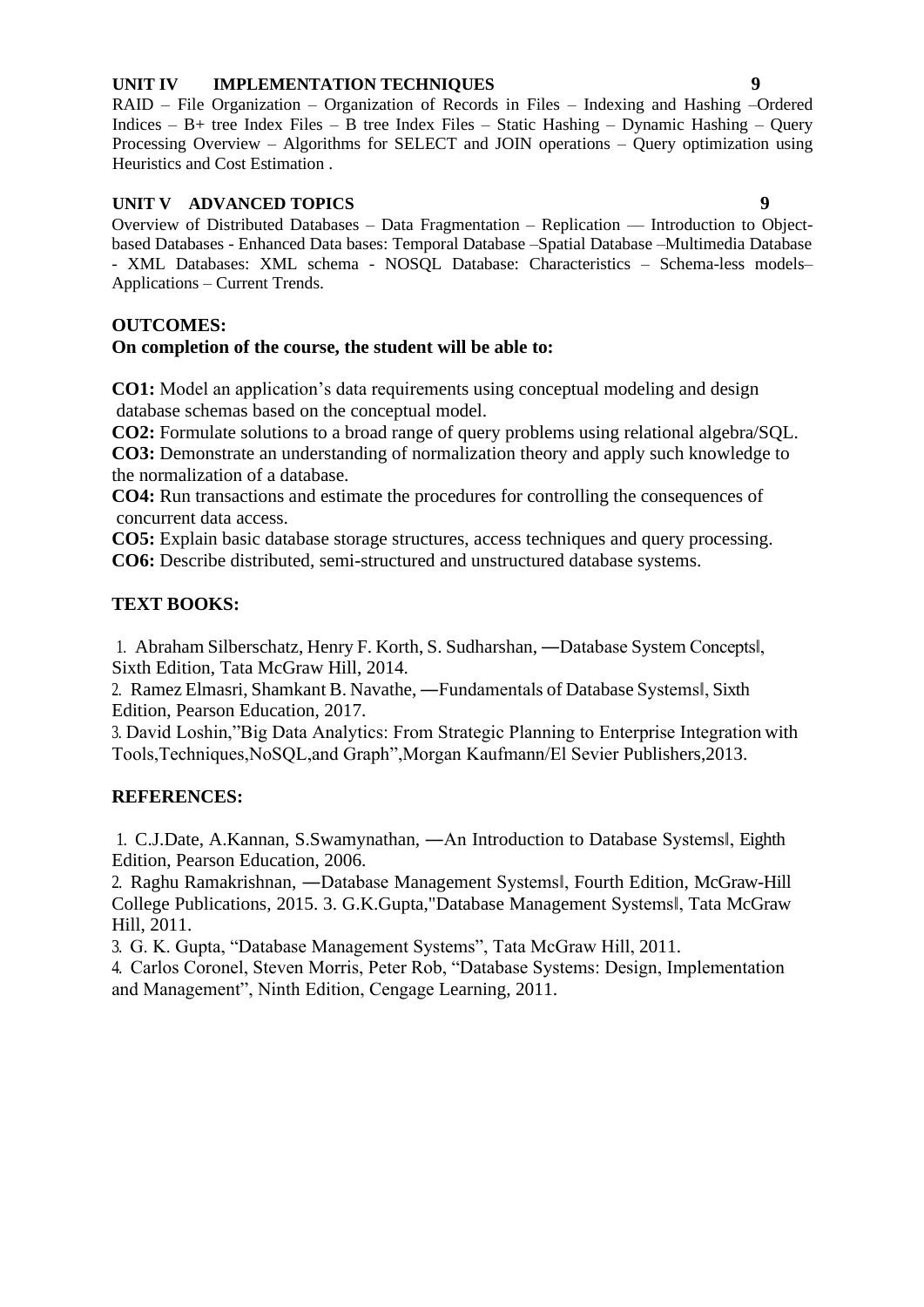#### **CS1402 DESIGN AND ANALYSIS OF ALGORITHMS L T P C**

#### **COURSE OBJECTIVES:**

- To construct algorithms that is efficient in space and time complexities.
- To understand different design technique like Brute force and Divide and Conquer
- To understand Greedy and Dynamic Programming design techniques
- To understand Backtracking and Branch & Bound design technique
- To understand the limitations of Algorithmic power.

#### **UNIT I INTRODUCTION 9**

Notion of an Algorithm – Fundamentals of Algorithmic Problem Solving – Important Problem Types – Fundamentals of the Analysis of Algorithmic Efficiency –Asymptotic Notations and their properties. Analysis Framework – Empirical Analysis- Mathematical analysis for Recursive and Non-recursive algorithms-Visualization

### **UNIT II BRUTE FORCE AND DIVIDE-AND-CONQUER 9**

Brute Force: Closest-Pair - String Matching – Selection Sort – Bubble Sort- Divide and Conquer Methodology: Binary Search – Merge sort – Quick sort – Randomized version of Quick sort- Analysis of Quick sort–Multiplication of Large Integers

### **UNIT III DYNAMIC PROGRAMMING AND GREEDY TECHNIQUE 9**

**Dynamic programming:** Computing a Binomial Coefficient -Warshall'**s** andFloyd's algorithm for All Pairs shortest Path Problem- Multi Stage Graph– 0/1 Knapsack Problem and Memory functions.

**Greedy Technique:** Prim's algorithm and Kruskal's Algorithm - Dijkstra's Algorithm - Bellman ford Problem – Fractional Knapsack problem, Huffman Trees.

#### **UNIT IV BACKTRACKING AND BRANCH & BOUND 9**

**Backtracking:** n-Queen's problem -Hamiltonian Circuit Problem – Subset Sum Problem-Graph Colouring.**Branch and Bound**: Assignment problem – Knapsack Problem – Travelling Salesman Problem .

### **UNIT V TRACTABILITY & SOLVABILITY 9**

Lower – Bound Arguments – P, NP NP- Complete- Dominating Set Problem - NP Hard Problems – Clique Decision Problem – Node Cover Decision Problem – NP Hard Scheduling Problems –Job Shop Scheduling- Approximation Algorithm for NP Hard Problems – Travelling Salesperson Problem – Knapsack Problem.

#### **COURSE OUTCOMES:**

At the end of the course, the students should be able to:

- Apply efficient algorithms to reduce space and time complexity of both recurrent and non-recurrent relations.
- Critically analyze the different algorithms using design techniques like Brute force and Divide and Conquer.
- Construct algorithms using design paradigms like Greedy and Dynamic Programming for a given problem
- Construct algorithms using Backtracking and Branch & Bound design technique.
- Interpret various algorithms and interpret solutions to evaluate NP Hard problems.

# **TOTAL: 45 PERIODS**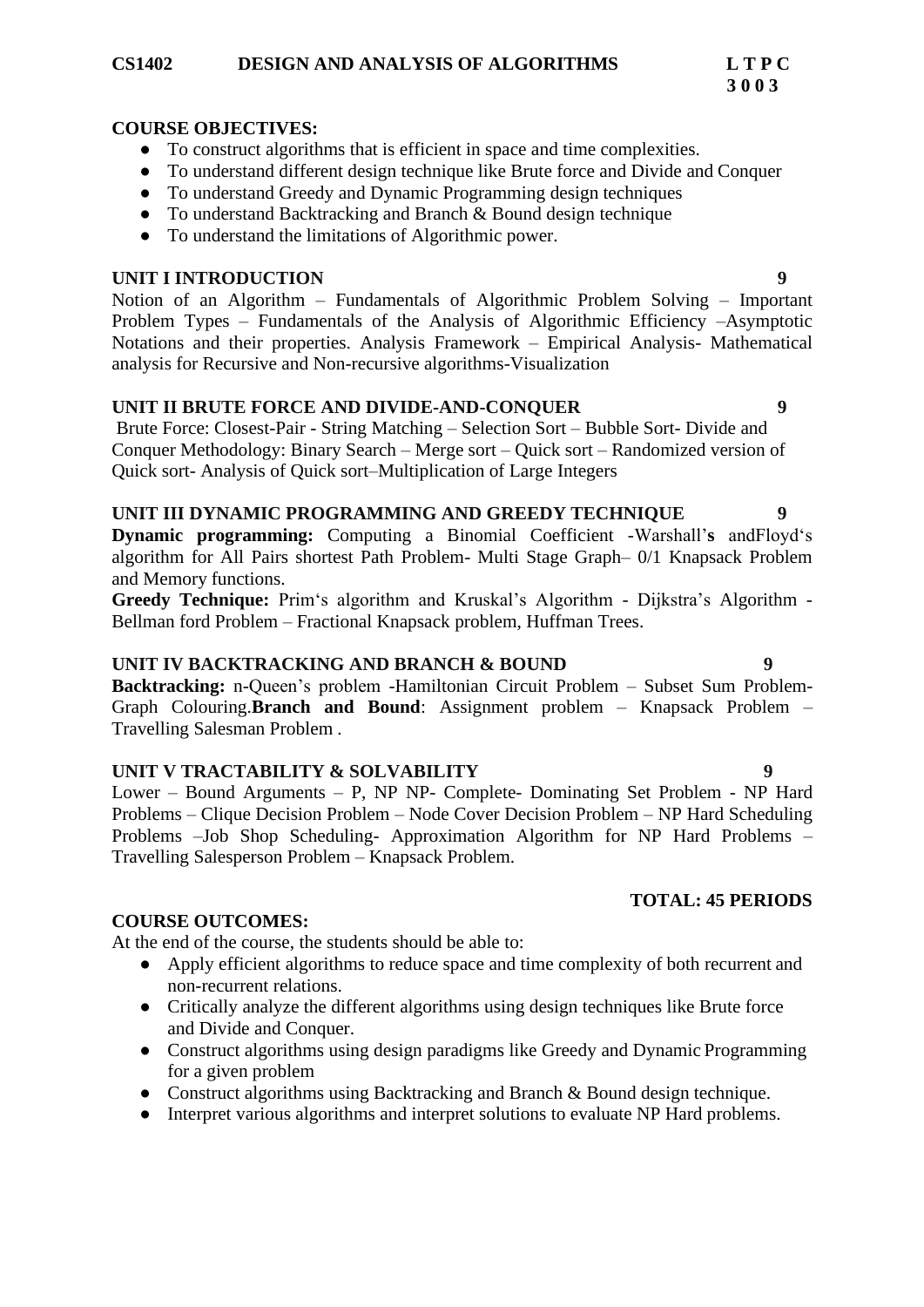### **TEXT BOOKS:**

- 1. AnanyLevitin, ―Introduction to the Design and Analysis of Algorithms‖, Third Edition, Pearson Education, 2012.
- 2. Ellis Horowitz, SartajSahni and SanguthevarRajasekaran, Computer Algorithms/ C++, Second Edition, Universities Press, 2007.
- 3. Thomas H.Cormen, Charles E.Leiserson, Ronald L. Rivest and Clifford Stein, ―Introduction to Algorithms‖, Third Edition, PHI Learning Private Limited, 2012

## **REFERENCES:**

- 1. Alfred V. Aho, John E. Hopcroft and Jeffrey D. Ullman, ―The Design andAnalysis of Computer Algorithms‖, Pearson Education, Twelth impression,2013.
- 2. Harsh Bhasin, ―Algorithms Design and Analysis‖, Oxford university press, 2016.
- 3. S. Sridhar, ―Design and Analysis of Algorithms‖, Oxford university press, 2014.

#### **EC1408 MICROPROCESSORS AND MICROCONTROLLERS L T P C 3 0 0 3**

## **OBJECTIVES:**

- To study the architecture of 8085, 8086 and 8051
- To study the addressing modes and instruction set of 8085, 8086 and 8051
- To introduce the need and use of interrupt structure in 8085 and 8051.
- To develop skill in simple program writing for 8085 and 8051 applications.
- To introduce commonly used peripheral / interfacing ICs.

## **UNIT I 8- BIT MICROPROCESSOR. 9**

8085 Architecture, Pin configuration, Instruction set, Addressing modes, Interrupts Timing diagrams, Memory and I/O interfacing.

## **UNIT II 16- BIT MICROPROCESSOR. 9**

8086 Architecture, Signals,Instruction set, Addressing modes, Minimum and Maximum mode configuration, Assembler Directives, Assembly Language Programming, Interrupts,interrupt service routines, Features of 80186, 80286, 80386, and 80486.

## **UNIT III I/O INTERFACING 9**

Memory Interfacing and I/O interfacing – Parallel communication interface – Serial communication interface – D/A and A/D Interface – Timer – Keyboard /display controller – Interrupt controller – DMA controller – Programming and applications Case studies: Traffic Light control, LED display , LCD display, Keyboard display interface and Alarm Controller.

## **UNIT IV MICROCONTROLLER 9**

Architecture of 8051 – Special Function Registers(SFRs) – I/O Pins Ports and Circuits – Instruction set – Addressing modes – Assembly language programming.

## **UNIT V INTERFACING MICROCONTROLLER 9**

Programming 8051 Timers – Serial Port Programming – Interrupts Programming – LCD & Keyboard Interfacing – ADC, DAC & Sensor Interfacing – External Memory Interface-Stepper Motor and Waveform generation

## **TOTAL: 45 PERIODS**

## **OUTCOMES:**

- Ability to design and develop microprocessor architecture.
- Ability to develop microprocessor and microcontroller systems for entertainment and communication
- Ability to troubleshoot microprocessor and microcontroller systems.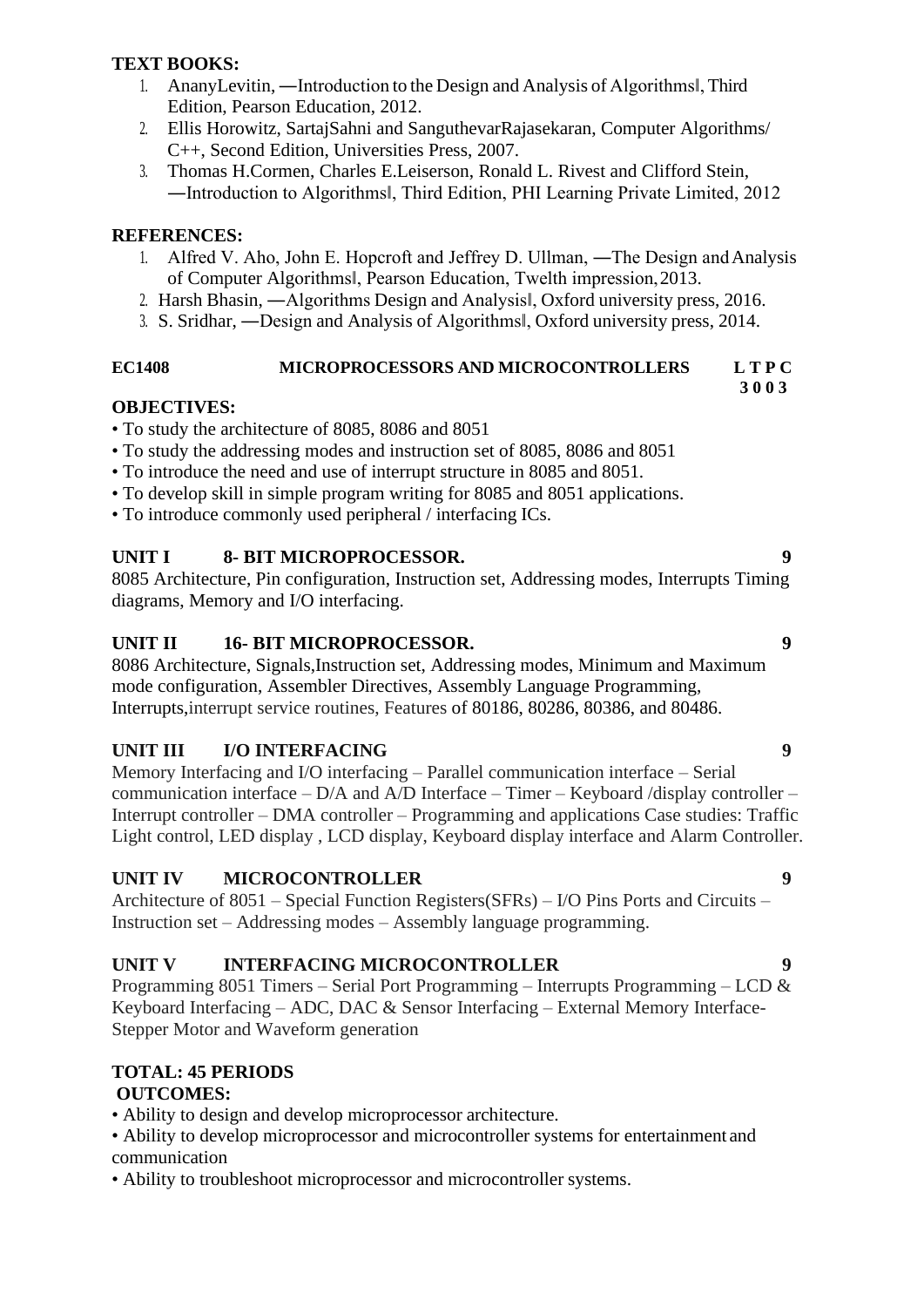## **TEXT BOOKS:**

1. Ramesh S. Gaonkar, "Microprocessor Architecture, Programming and Applications with 8085". Sixth edition, Penram International Publishing 2012.

2. Yu-Cheng Liu, Glenn A.Gibson, ―Microcomputer Systems: The 8086 / 8088 Family - Architecture, Programming and Design‖, Second Edition, Prentice Hall of India, 2007. 3. 3.Mohamed Ali Mazidi, Janice Gillispie Mazidi, Rolin McKinlay, ―The 8051 Microcontroller and Embedded Systems: Using Assembly and C‖, Second Edition, Pearson education, 2011.

## **REFERENCES:**

1. Krishna Kant, ―Microprocessor and Microcontroller Architecture, programming and system

design using 8085, 8086, 8051 and 8096, PHI, 2007, Seventh Reprint, 2011.

2. Kenneth J. Ayala., ―The 8051 Microcontroller, 3rd Edition, Thompson Delmar Learning, 2012.

3. A.K. Ray, K.M. Bhurchandi, ―Advanced Microprocessor and Peripherals‖, Second edition, Tata McGraw-Hill, 2010.

4. BarryB. Brey, ―The Intel Microprocessors Architecture, Programming and Interfacing‖, Pearson Education, 2007. Second impression 2010.

#### **HV1401 UNIVERSAL HUMAN VALUES LT P C 2 1 0 3**

#### **OBJECTIVE:**

The objective of the course is four fold:

- Development of a holistic perspective based on self-exploration about themselves (human being), family, society and nature/existence.
- Understanding (or developing clarity) of the harmony in the human being, family, society and nature/existence
- Strengthening of self-reflection.
- Development of commitment and courage to act.

### **COURSE TOPICS:**

#### **Module 1: Course Introduction - Need, Basic Guidelines, Content and Process for Value Education**

1. Purpose and motivation for the course, recapitulation from Universal Human Values-I

2. Self-Exploration–what is it? - Its content and process; 'Natural Acceptance' and Experiential Validation- as the process for self-exploration

- 3. Continuous Happiness and Prosperity- A look at basic Human Aspirations
- 4. Right understanding, Relationship and Physical Facility- the basic requirements for fulfilment of aspirations of every human being with their correct priority
- 5. Understanding Happiness and Prosperity correctly- A critical appraisal of the current scenario
- 6. Method to fulfil the above human aspirations: understanding and living in harmony at various levels.
- Include practice sessions to discuss natural acceptance in human being as the innate acceptance for living with responsibility (living in relationship, harmony and coexistence) rather than as arbitrariness in choice based on liking-disliking

## **Module 2: Understanding Harmony in the Human Being - Harmony in Myself!**

7. Understanding human being as a co-existence of the sentient 'I' and the material 'Body'

- 8. Understanding the needs of Self ('I') and 'Body' happiness and physical facility
- 9. Understanding the Body as an instrument of 'I' (I being the doer, seer and enjoyer)
- 10. Understanding the characteristics and activities of 'I' and harmony in 'I'

11. Understanding the harmony of I with the Body: Sanyam and Health; correct appraisal of Physical needs, meaning of Prosperity in detail

12. Programs to ensure Sanyam and Health.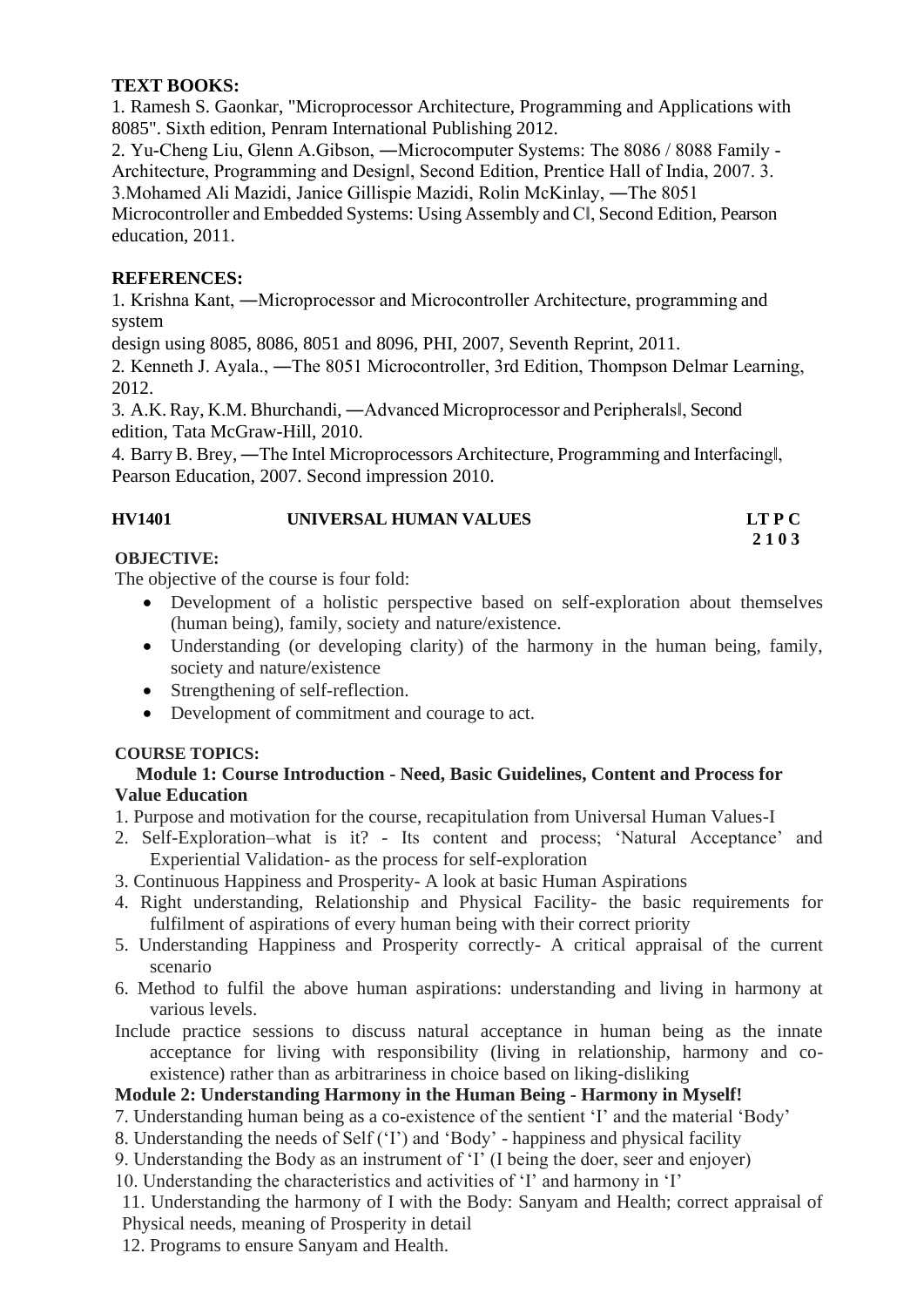Include practice sessions to discuss the role others have played in making material goods available to me. Identifying from one's own life. Differentiate between prosperity and accumulation. Discuss program for ensuring health vs dealing with disease.

### **Module 3: Understanding Harmony in the Family and Society- Harmony in Human Human Relationship**

13. Understanding values in human-human relationship; meaning of Justice (nine universal values in relationships) and program for its fulfilment to ensure mutual happiness; Trust and Respect as the foundational values of relationship

14. Understanding the meaning of Trust; Difference between intention and competence

15. Understanding the meaning of Respect, Difference between respect and differentiation; the other salient values in relationship

16. Understanding the harmony in the society (society being an extension of family): Resolution, Prosperity, fearlessness (trust) and co-existence as comprehensive Human Goals 17. Visualizing a universal harmonious order in society- Undivided Society, Universal Order- from family to world family.

Include practice sessions to reflect on relationships in family, hostel and institute as extended family, real life examples, teacher-student relationship, goal of education etc. Gratitude as a universal value in relationships. Discuss with scenarios. Elicit examples from students' lives.

#### **Module 4: Understanding Harmony in the Nature and Existence - Whole existence as Coexistence**

- 18. Understanding the harmony in the Nature
- 19. Interconnectedness and mutual fulfilment among the four orders of nature recyclability and selfregulation in nature
- 20. Understanding Existence as Co-existence of mutually interacting units in all pervasive space

21. Holistic perception of harmony at all levels of existence.

Include practice sessions to discuss human being as cause of imbalance in nature (film "Home" can be used), pollution, depletion of resources and role of technology etc.

#### **Module 5: Implications of the above Holistic Understanding of Harmony on Professional Ethics**

- 22. Natural acceptance of human values
- 23. Definitiveness of Ethical Human Conduct
- 24. Basis for Humanistic Education, Humanistic Constitution and Humanistic Universal Order25. Competence in professional ethics: a. Ability to utilize the professional competence for augmenting universal human order b. Ability to identify the scope and characteristics of people friendly and eco-friendly production systems, c.
- Ability to identify and develop appropriate technologies and management patterns for above production systems.

26. Case studies of typical holistic technologies, management models and production systems

27. Strategy for transition from the present state to Universal Human Order: a. At the level of individual: as socially and ecologically responsible engineers, technologists and managers b. At the level of society: as mutually enriching institutions and organizations 28. Sum up.

Include practice Exercises and Case Studies will be taken up in Practice (tutorial) Sessions eg. To discuss the conduct as an engineer or scientist etc.

## **READINGS:**

### **Text Book**

1. Human Values and Professional Ethics by R R Gaur, R Sangal, G P Bagaria, Excel Books, New Delhi, 2010

#### **Reference Books**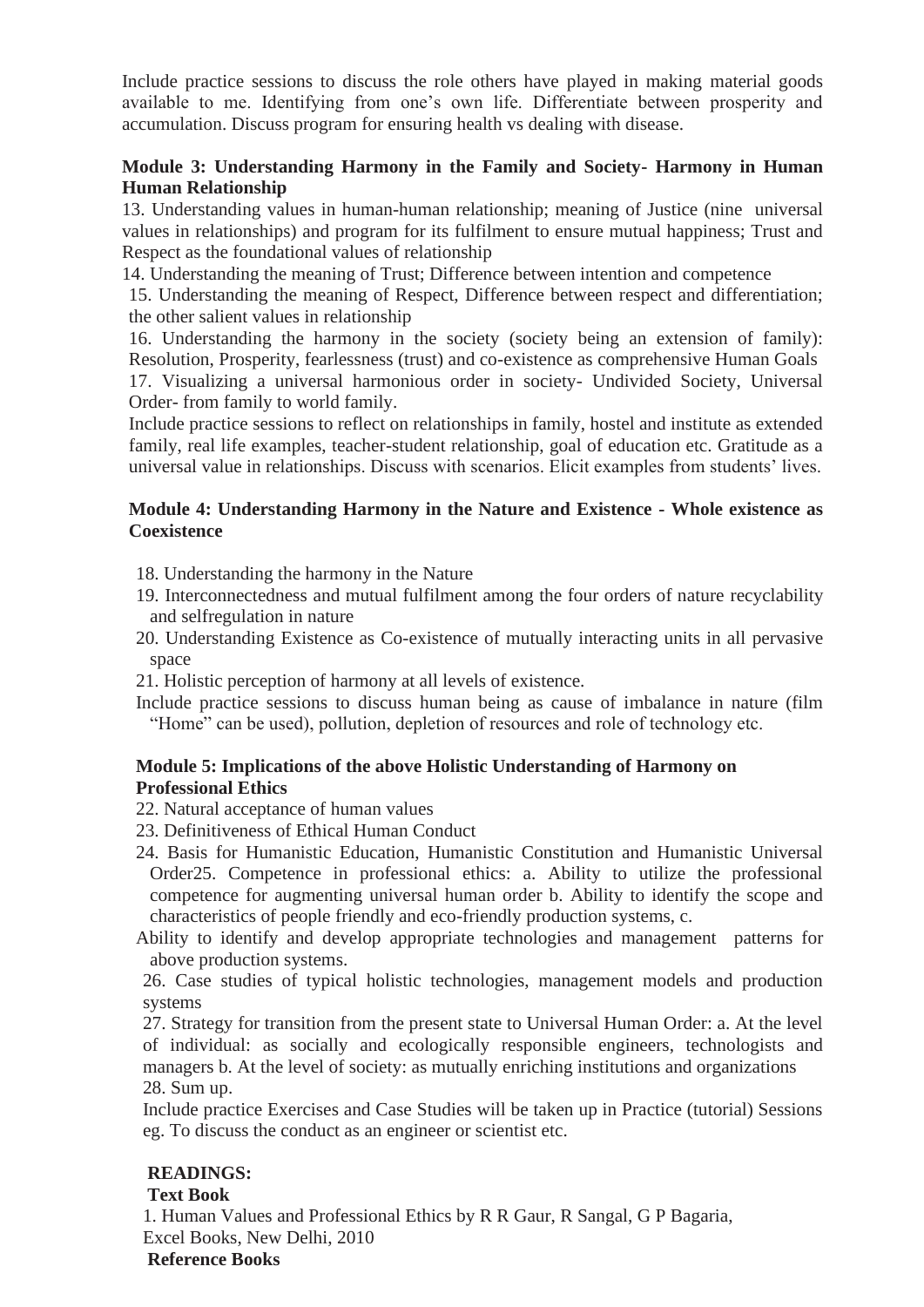- 1. Jeevan Vidya: Ek Parichaya, A Nagaraj, Jeevan Vidya Prakashan, Amarkantak, 1999.
- 2. Human Values, A.N. Tripathi, New Age Intl. Publishers, New Delhi, 2004.
- 3. The Story of Stuff (Book).
- 4. The Story of My Experiments with Truth by Mohandas Karamchand Gandhi
- 5. Small is Beautiful E. F Schumacher.
- 6. Slow is Beautiful Cecile Andrews
- 7. Economy of Permanence J C Kumarappa
- 8. Bharat Mein Angreji Raj PanditSunderlal
- 9. Rediscovering India by Dharampal
- 10. Hind Swaraj or Indian Home Rule by Mohandas K. Gandhi
- 11. India Wins Freedom Maulana Abdul Kalam Azad
- 12. Vivekananda Romain Rolland (English)13. Gandhi Romain Rolland (English)

#### **IT1401 DATABASE MANAGEMENT SYSTEMS LABORATORY L T P C 0 0 4 2**

#### **OBJECTIVES:**

- To learn and implement important commands in SQL.
- To learn the usage of nested and joint queries.
- To understand functions, procedures and procedural extensions of databases.
- To understand design and implementation of typical database applications.
- To be familiar with the use of a front end tool for GUI based application development

#### **Experiments:**

- 1. Data Definition Commands, Data Manipulation Commands for inserting, deleting, updating and retrieving Tables and Transaction Control statements
- 2. Database Querying Simple queries, Nested queries, Sub queries and Joins
- 3. Views, Sequences, Synonyms
- 4. Database Programming: Implicit and Explicit Cursors
- 5. Procedures and Functions
- 6. Triggers
- 7. Exception Handling
- 8. Database Design using ER modeling, normalization and Implementation for any application
- 9. Create Document, column and graph based data using NOSQL database tools.
- 10. Develop a simple GUI based database application

### **OUTCOMES:**

## **Upon completion of the course, the students will be able to:**

- Use typical data definitions and manipulation commands.
- Design applications to test Nested and Join Queries
- Implement simple applications that use Views
- Critically analyze the use of Tables, Views, Functions and Procedures
- Implement a GUI application that require a Front-end and Back end Tool
- Create and manipulate data using NOSQL database.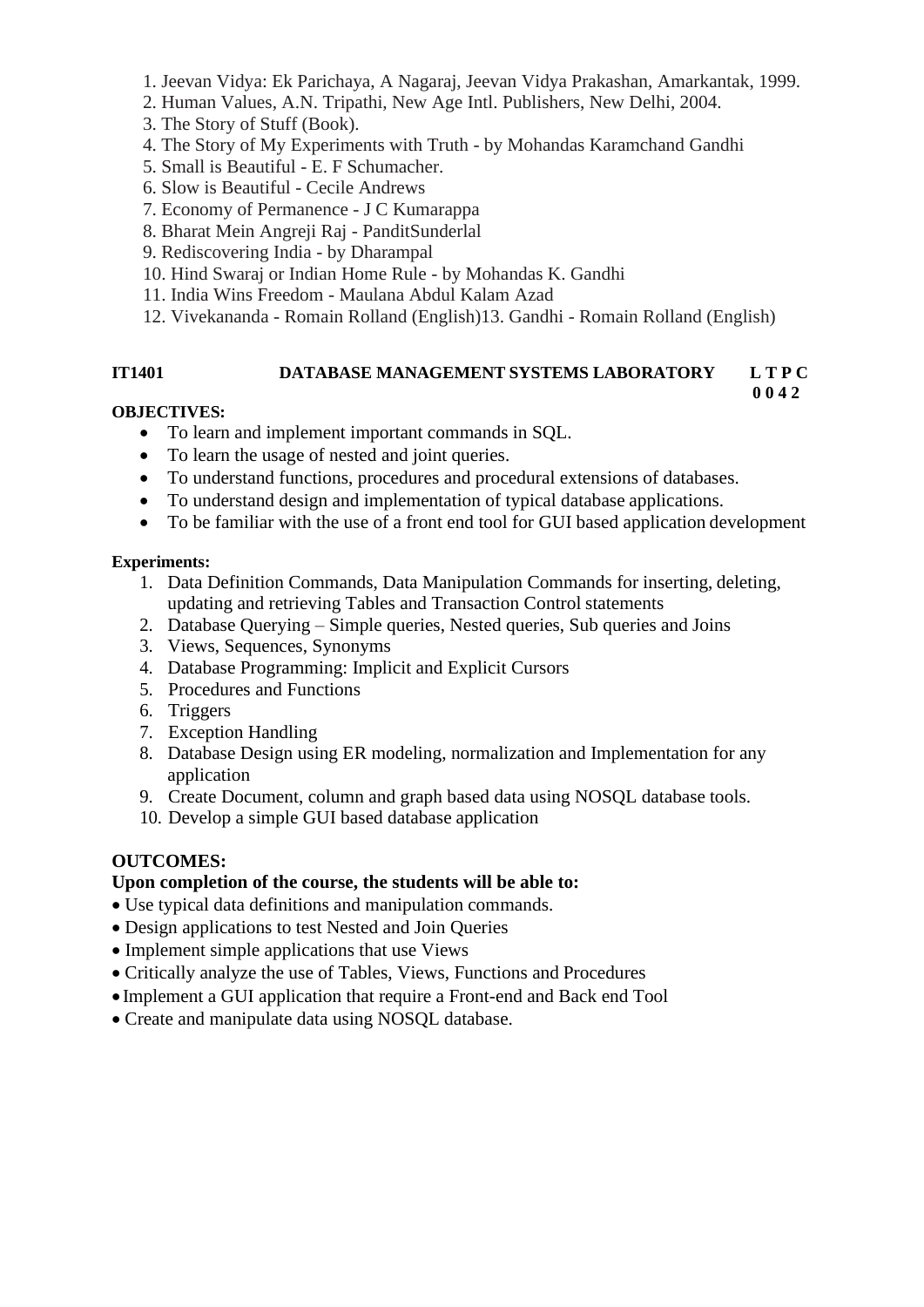## **CS1404 DESIGN AND ANALYSIS OF ALGORITHMS LABORATORY LTP C**

# **0 0 4 2**

## **COURSE OBJECTIVES:**

- To understand and apply algorithm analysis technique
- To acquire and analyze knowledge to solve problems.
- To Design and implement efficient algorithms for a specified application.
- Strengthen the ability to identify and apply the suitable algorithm for the real world problem.
- To understand and analyse the Approximation algorithms

# **LIST OF EXPERIMENTS**

- 1. To find the **factorial** of a given number using recursive algorithm
- **2.** To find the **number of bits in integer**
- **3.** Create **Diamond Pattern Printing**
- 4. Sort a given set of elements using the **quick sort** method and determine the time required to sort the elements. Repeat the experiment for different values of n, the number of elements in the 1st to be sorted and plot a graph of the time taken versus n. The elements can be read from a file or can be generated using the random number generator.
- 5. **Implement merge sort algorithm** to sort a given set of elements and determine the time required to sort the elements. Repeat the experiment for different values of n, the number of elements in the list to be sorted and plot a graph of the time taken versus n. The elements can be read from a file or can be generated using the random number generator.
- **6.** Implement **0/1 Knapsack problem using Dynamic Programming.**
- **7.** Compute the transitive closure of a given graph using **Warshall's algorithm**
- 8. Implement All-Pairs Shortest Paths Problem using **Floyd's algorithm**. Parallelize this algorithm, implement it using OpenMP and determine the speed-up achieved.
- **9.** Find Minimum Cost Spanning Tree of a given graph using **Prim's andKruskal's algorithm**
- **10.**Implementthe **Single source Shortest path algorithm**
- 11.Implement any scheme to find the optimal solution for the **Traveling Sales Person** problem and then solve the same problem instance using any **approximation algorithm** and determine the error in the approximation.
- 12.Implement N Queen's problem using **Back Tracking**.

# **COURSE OUTCOMES:**

At the end of the course, the students should be able to:

- Design algorithms for various computing problems
- Understand different algorithm to solve problems
- Implement efficient algorithms for a specified application
- Identify and apply the suitable algorithm for the given real world problem.
- Understand the approximation algorithms.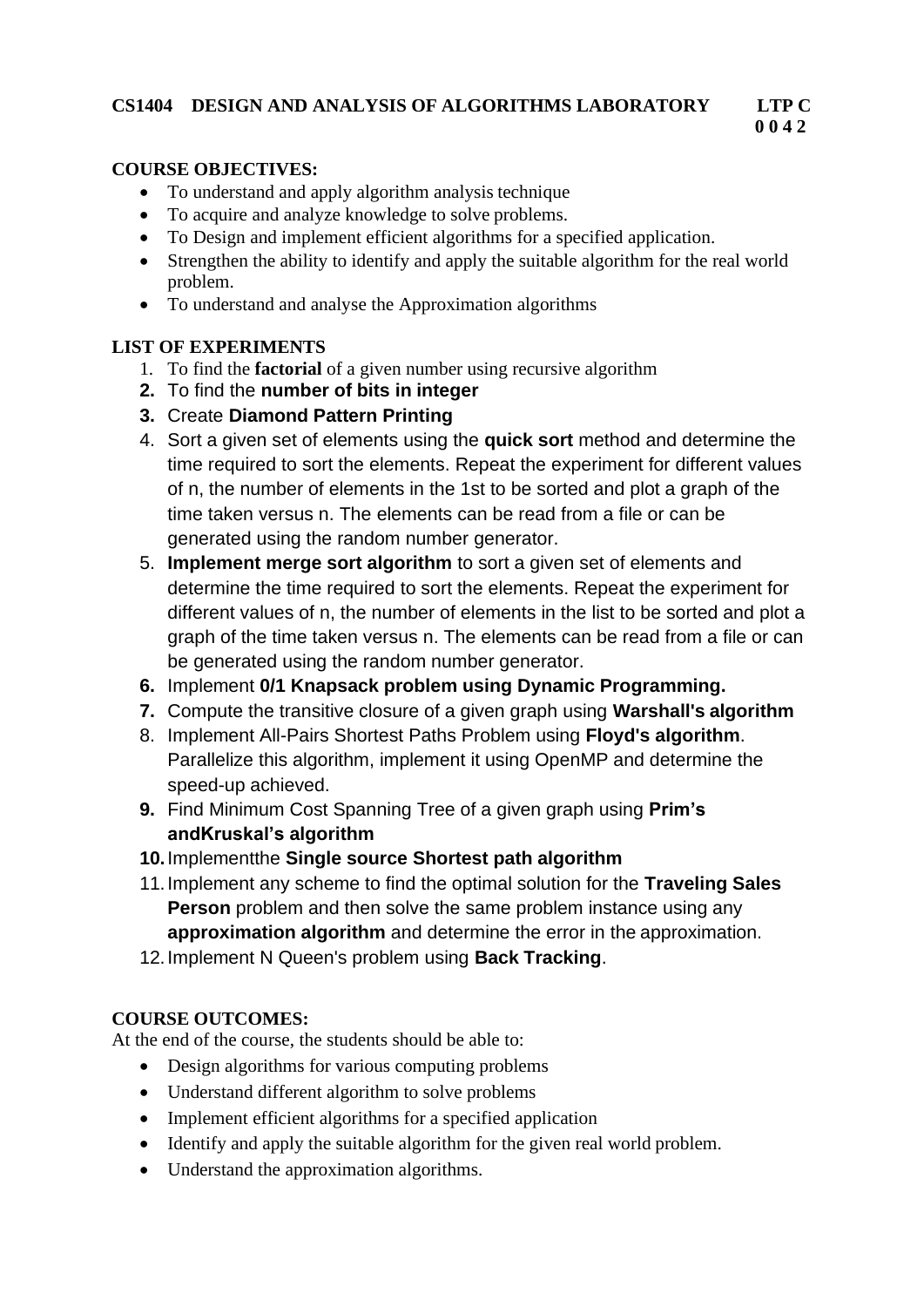#### **REFERENCES:**

- 1. Levitin A, "Introduction to the Design And Analysis of Algorithms", Pearson Education, 2008.
- 2. Goodrich M.T.,RTomassia, "Algorithm Design foundations Analysis and Internet Examples", John Wileyn and Sons, 2006.
- 3. Base Sara, Allen Van Gelder ," Computer Algorithms Introduction to Design and Analysis", Pearson, 3 rd Edition, 1999

## **HS1401 EMPLOYABILITY AND SOFT SKILLS LAB L T P C**

# **OBJECTIVES:**

- Strengthen the Employability skills of the students of engineering.
- Enhance their writing skills with specific reference to technical writing.
- Develop students' critical thinking skills.
- Provide more opportunities to develop their project and proposal writing skills.
- Enrich the Soft Skills of the students.

### **UNIT I**

Soft Skills- Professionalism- Courtesy- manners - etiquette- business etiquette- Flexibility-Positive attitude- Responsibility-Teamwork- Time Management

### **UNIT II**

**Communication -** oral speaking capability- written- presenting- listening- clear speech & writing- Motivation and **initiative-**Leadership- Reliability/dependability- **Adaptability-**Patience- **Problem solving-** Negotiation and persuasion

### **UNIT III**

**Writing**- Plan before writing- Use of Graphic organisers- Develop a paragraph: topic sentence, supporting sentences, concluding sentence- Write a descriptive paragraph- opinion paragraph- argumentative- analytical.

### **UNIT IV**

**Reading-** Genres and Organization of Ideas- **Writing-** Email writing- resumes- Job application- project writing- writing convincing proposals.

#### **UNIT V**

Aptitude- Verbal- Logical Reasoning- Critical reading and thinking- understanding how the text positions the reader- **Writing-** Statement of Purpose- letter of recommendation- Vision statement

### **TOTAL: 30 PERIODS**

**0 0 2 1**